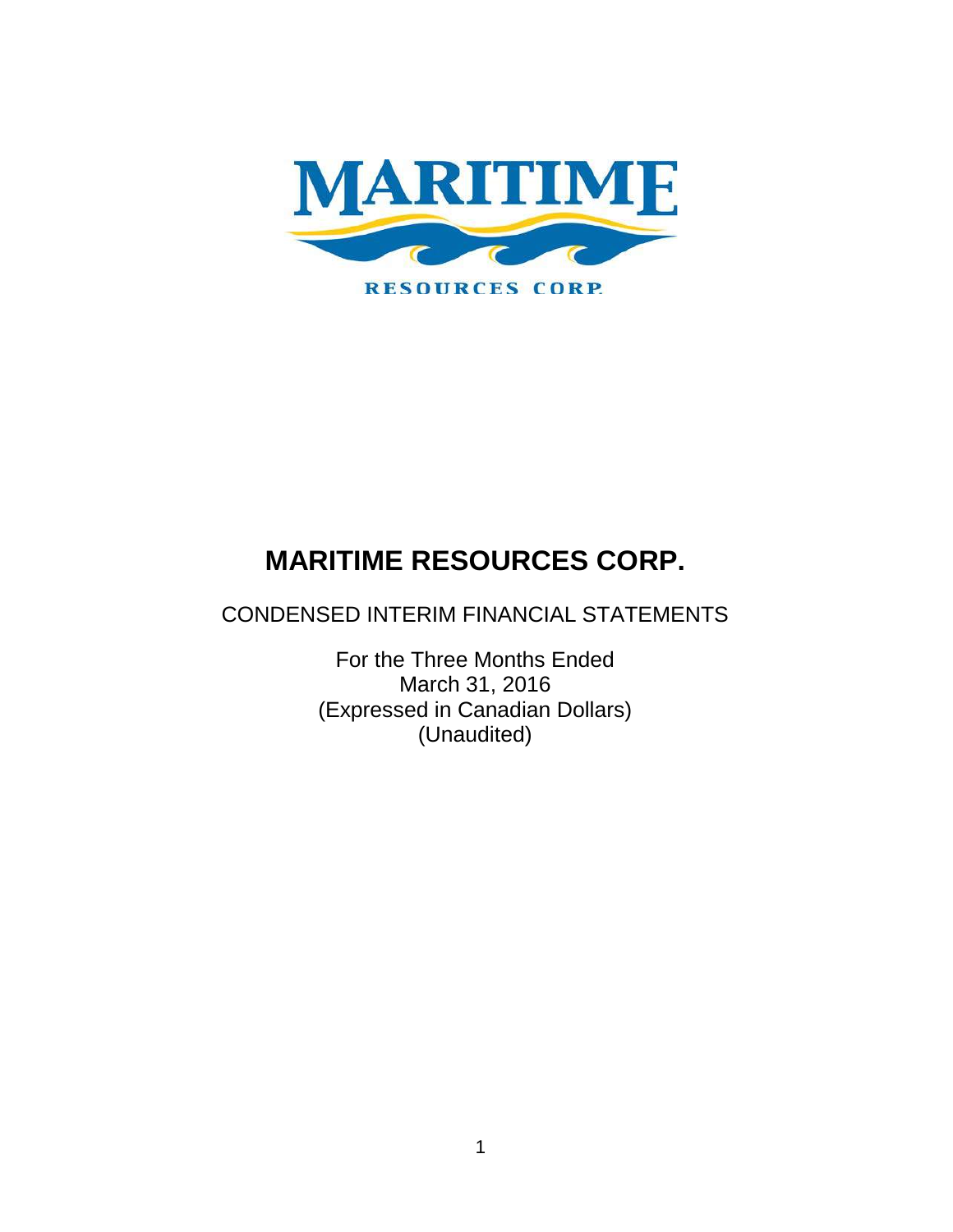

**Notice** 

## **Notice of No Auditor Review of the Condensed Interim Financial Statements**

The accompanying unaudited condensed interim financial statements of Maritime Resources Corp. ("the Company"), for the three months ended March 31, 2016 have been prepared by management and have not been the subject of a review by the Company's independent auditor.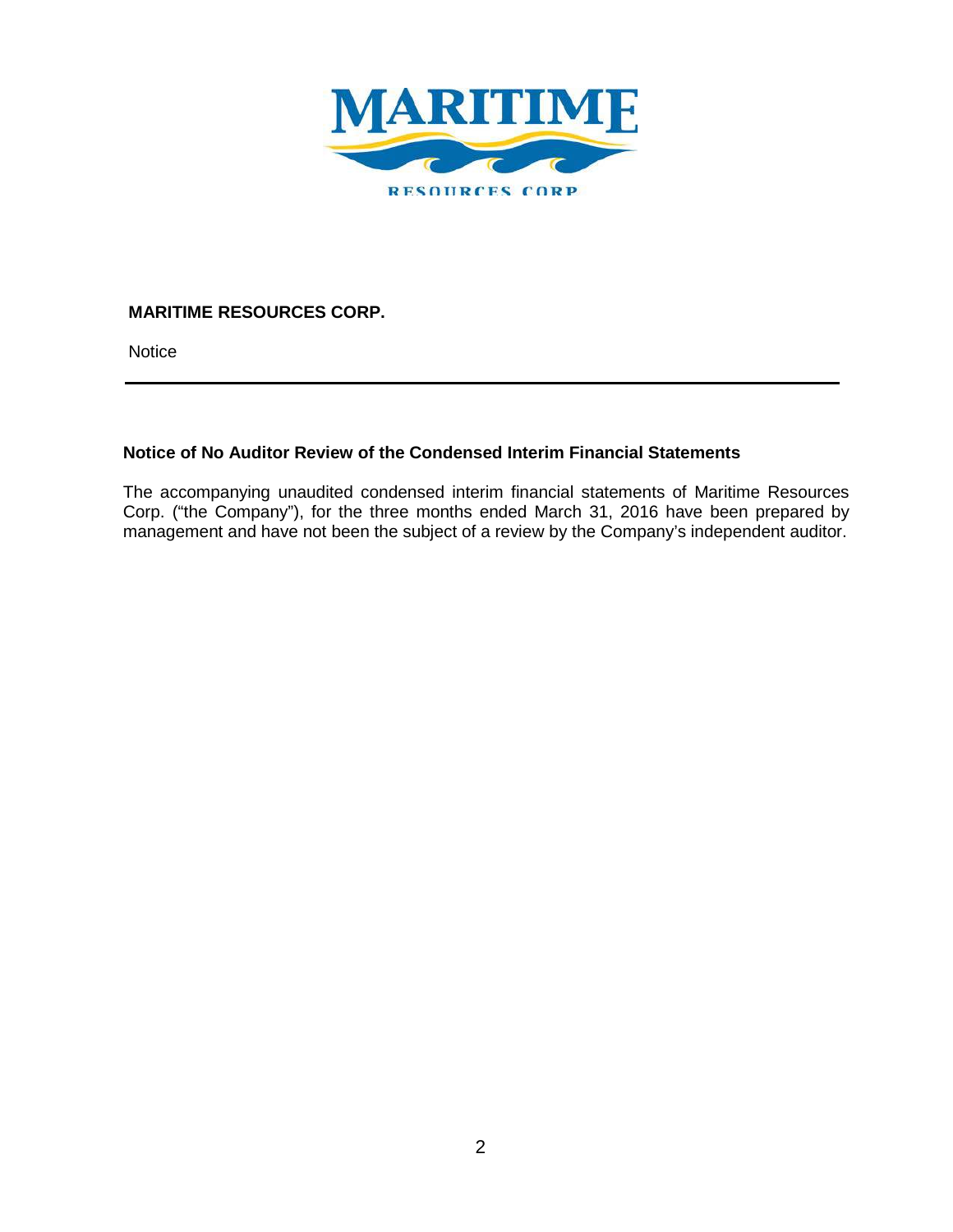## **Condensed Interim Statements of Financial Position**

(Expressed in Canadian Dollars)

(Unaudited - Prepared by Management)

|                                             | Note           | March 31, 2016  | December 31, 2015 |
|---------------------------------------------|----------------|-----------------|-------------------|
| <b>Assets</b>                               |                |                 |                   |
| <b>Current assets</b>                       |                |                 |                   |
| Cash                                        | 6              | \$<br>9,941     | \$<br>2,119       |
| Receivables                                 | $\overline{7}$ | 6,645           | 7,038             |
|                                             |                | 16,586          | 9,157             |
| Exploration and evaluation assets           | 8              | 4,991,773       | 4,924,533         |
|                                             |                | \$<br>5,008,359 | \$<br>4,933,690   |
| <b>Liabilities and Shareholders' Equity</b> |                |                 |                   |
| <b>Current liabilities</b>                  |                |                 |                   |
| Accounts payable and accrued liabilities    | 9, 14          | \$<br>386,425   | \$<br>368,366     |
| Loans                                       | 10, 14         | 355,000         | 355,000           |
|                                             |                | 741,425         | 723,366           |
| <b>Shareholders' Equity</b>                 |                |                 |                   |
| Capital Stock                               | 12             | 6,181,094       | 6,088,885         |
| Warrants                                    | 13             | 75,166          |                   |
| Share-based payments reserve                | 12             | 463,946         | 462,734           |
| Royalty reserve                             | 12             | 13,000          |                   |
| Deficit                                     |                | (2,466,272)     | (2, 341, 295)     |
|                                             |                | 4,266,934       | 4,210,324         |
|                                             |                | \$<br>5,008,359 | \$<br>4,933,690   |

See accompanying notes to the financial statements.

Nature of operations and going concern (note 1)

Subsequent events (note 15)

#### Approved on behalf of the Board:

*"Douglas Fulcher"*

…………………………………………………… Director Douglas Fulcher

*"Allan Williams"*

…………………………………………………… Director Allan Williams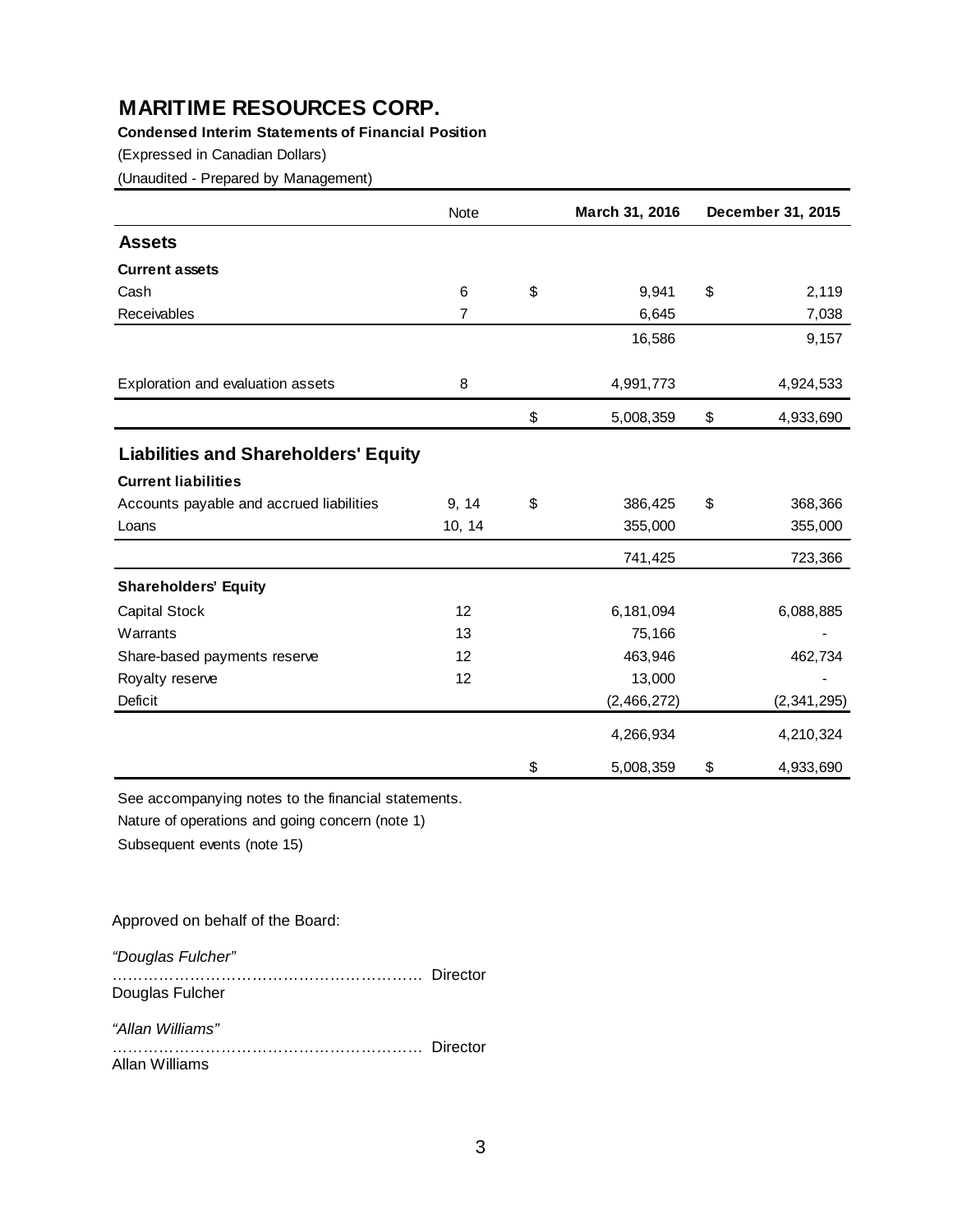**Condensed Interim Statements of Loss and Comprehensive Loss**

**For the Three Months Ended March 31**

(Expressed in Canadian Dollars)

(Unaudited -- Prepared by Management)

|                                                      | Note | 2016             |      | 2015       |
|------------------------------------------------------|------|------------------|------|------------|
| <b>Expenses</b>                                      |      |                  |      |            |
| Administration                                       |      | \$<br>31,869     | - \$ | 24,839     |
| Consulting                                           | 14   | 38,400           |      | 23,400     |
| Directors' fees                                      | 14   | 22,500           |      |            |
| Financing expense and interest on loans payable      | 10   | 8,851            |      | 15,824     |
| Investor relations and promotion                     |      | 27,263           |      | 28,125     |
| Professional fees                                    |      | (5, 118)         |      | 15,950     |
| Share-based payments                                 | 12   | 1,212            |      | 27,032     |
|                                                      |      |                  |      |            |
| Loss and Comprehensive Loss for the Period           |      | \$<br>(124, 977) | \$   | (135, 170) |
| <b>Loss Per Share</b>                                |      | \$<br>(0.003)    | \$   | (0.004)    |
| Weighted Average Number of Common Shares Outstanding |      | 37, 167, 795     |      | 35,867,795 |

See accompanying notes to the financial statements.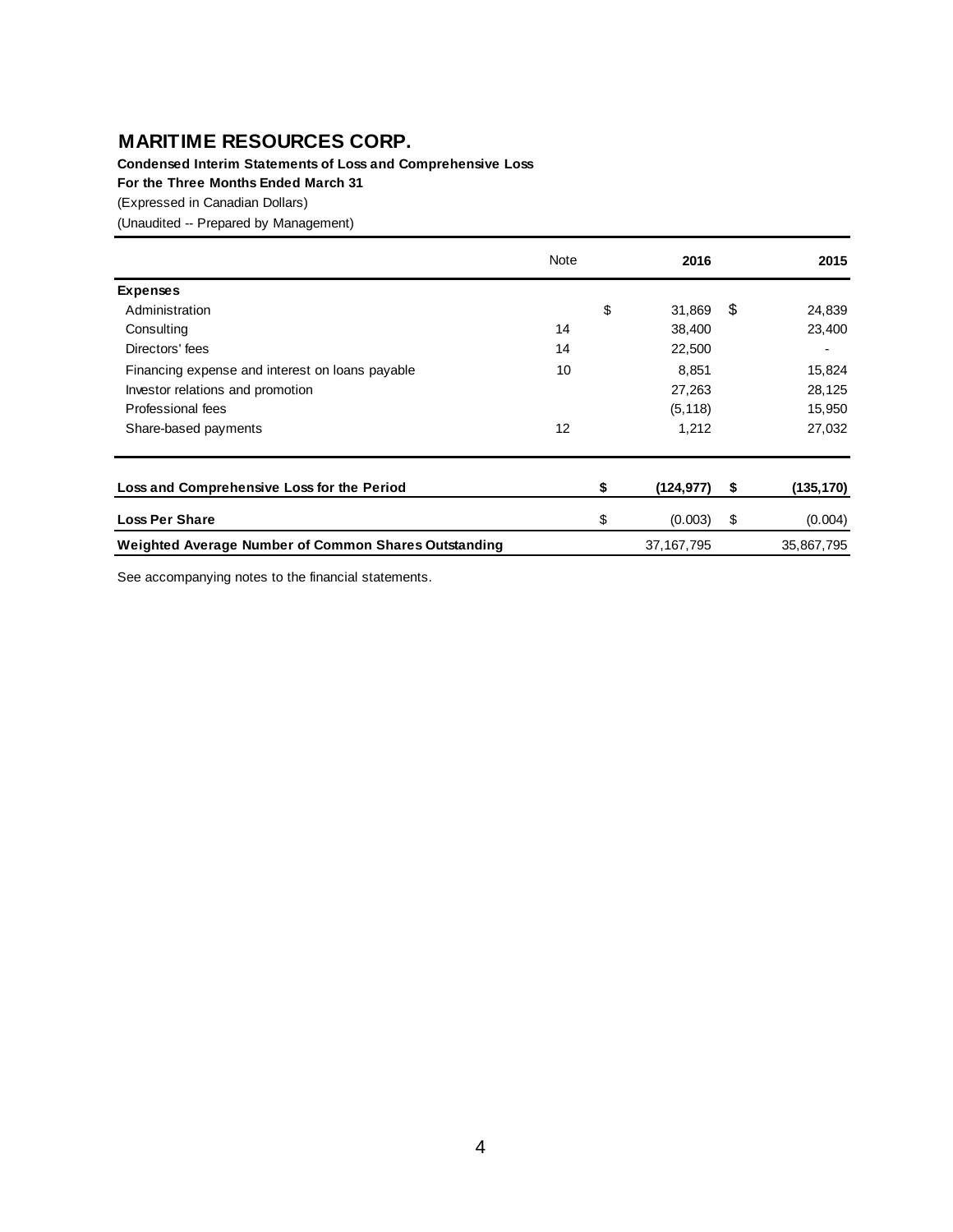**Condensed Interim Statements of Cash Flows**

**For the Three Months Ended March 31**

(Expressed in Canadian Dollars)

(Unaudited -- Prepared by Management)

|                                                                                           | 2016                   | 2015           |
|-------------------------------------------------------------------------------------------|------------------------|----------------|
| <b>Operating Activities</b>                                                               |                        |                |
| Loss for the period                                                                       | \$<br>\$<br>(124, 977) | (135, 170)     |
| Items not involving cash:                                                                 |                        |                |
| Share-based payments                                                                      | 1,212                  | 27,032         |
| Financing expense and interest accrued on loan payable                                    | 8,851                  | 9,041          |
|                                                                                           | (114, 914)             | (99,097)       |
| Changes in non-cash working capital:                                                      |                        |                |
| Receivables                                                                               | 393                    | 207            |
| Prepaid expenses                                                                          |                        | 3,069          |
| Advance                                                                                   |                        | 8,500          |
| Accounts payable and accrued liabilities                                                  | 9,208                  | (1, 811)       |
|                                                                                           | 9,601                  | 9,965          |
| <b>Cash Used in Operating Activities</b>                                                  | (105, 313)             | (89, 132)      |
| <b>Investing Activities</b>                                                               |                        |                |
| Exploration and evaluation expenditures                                                   | (67, 240)              | (31, 876)      |
| <b>Cash Used in Investing Activities</b>                                                  | (67, 240)              | (31, 876)      |
| <b>Financing Activities</b>                                                               |                        |                |
| Shares and warrants issued for cash                                                       | 195,000                |                |
| Share issuance cost                                                                       | (14, 625)              |                |
| <b>Cash Provided by Financing Activities</b>                                              | 180,375                |                |
| Change in cash for the Period                                                             | 7,822                  | (121,008)      |
| Cash, Beginning of Period                                                                 | 2,119                  | 155,709        |
| Cash, End of Period                                                                       | \$<br>$9,941$ \$       | 34,701         |
| Fair value of broker warrants                                                             |                        |                |
|                                                                                           | \$<br>10,166<br>\$     | $\blacksquare$ |
| Exploration and evaluation assets included in accounts payable and<br>accrued liabilities | \$<br>\$<br>22.365     | 221            |

See accompanying notes to the financial statements.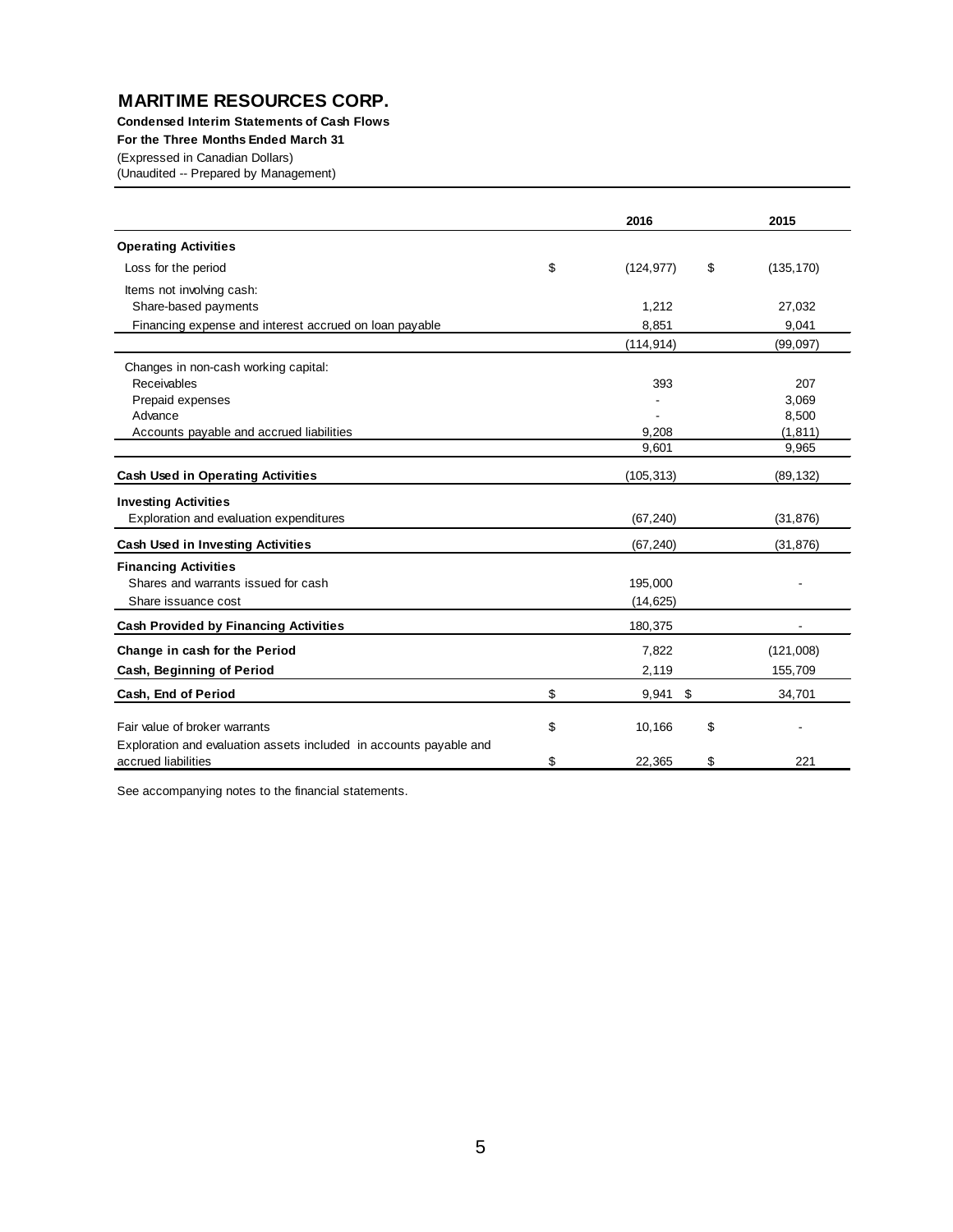(Expressed in Canadian Dollars) **Condensed Interim Statements of Changes in Shareholders Equity**

(Unaudited-- Prepared by Management)

|                                                   | Note | <b>Capital Stock</b><br>Shares (#) | Amount         |      | <b>Royalty Reserve</b>   |      | Warrants                 | Share-based<br><b>Payments</b><br>Reserve | <b>Deficit</b>           |    | <b>Total</b><br>Shareholders'<br><b>Equity</b> |
|---------------------------------------------------|------|------------------------------------|----------------|------|--------------------------|------|--------------------------|-------------------------------------------|--------------------------|----|------------------------------------------------|
| Balance, December 31, 2014                        |      | 35,867,795                         | 6,082,485      |      | $\sim$                   | - \$ | 6,400                    | \$<br>574,498                             | (1,961,907)              |    | 4,701,476                                      |
| Loss for the period                               |      |                                    |                |      |                          |      |                          | $\overline{\phantom{a}}$                  | (135, 170)               |    | (135, 170)                                     |
| Non-cash transactions<br>Share-based payments     |      |                                    | $\blacksquare$ |      |                          |      | $\overline{\phantom{a}}$ | 27,032                                    |                          |    | 27,032                                         |
| Balance, March 31, 2015                           |      | 35,867,795                         | 6,082,485      | - \$ | ٠                        | S    | 6,400                    | 601,530                                   | (2,097,077)              |    | 4,593,338                                      |
| Loss for the period                               |      | $\blacksquare$                     | $\blacksquare$ |      |                          |      | ٠                        | $\overline{\phantom{a}}$                  | (541, 905)               |    | (541, 905)                                     |
| Warrants expired                                  |      |                                    | 6,400          |      |                          |      | (6, 400)                 |                                           |                          |    | $\overline{\phantom{a}}$                       |
| Share-based payments                              |      | $\overline{\phantom{a}}$           | $\blacksquare$ |      | $\overline{\phantom{a}}$ |      | $\blacksquare$           | 158,891                                   |                          |    | 158,891                                        |
| Transfer of share-based payments expired          |      |                                    |                |      |                          |      |                          | (297, 687)                                | 297,687                  |    | $\sim$                                         |
| Balance, December 31, 2015                        |      | 35,867,795                         | 6,088,885      | - \$ |                          |      |                          | 462,734                                   | (2, 341, 295)            | 5. | 4,210,324                                      |
| Loss for the period                               |      | $\overline{\phantom{a}}$           |                |      |                          |      |                          | $\blacksquare$                            | (124, 977)               |    | (124, 977)                                     |
| Shares and warrants issued upon private placement | 12   | 1,300,000                          | 195,000        |      |                          |      |                          |                                           |                          |    | 195,000                                        |
| Share issuance cost                               |      | $\overline{\phantom{a}}$           | (24, 791)      |      | $\overline{\phantom{a}}$ |      | 10,166                   |                                           | $\overline{\phantom{a}}$ |    | (14, 625)                                      |
| Warrants                                          |      |                                    | (65,000)       |      |                          |      | 65,000                   |                                           |                          |    |                                                |
| Royalty reserve                                   |      |                                    | (13,000)       |      | 13,000                   |      |                          |                                           |                          |    |                                                |
| Share-based payments                              |      | $\overline{\phantom{a}}$           | $\blacksquare$ |      |                          |      | $\blacksquare$           | 1,212                                     | $\overline{\phantom{a}}$ |    | 1,212                                          |
| Balance, March 31, 2016                           |      | 37, 167, 795                       | 6,181,094      |      | 13,000                   |      | 75,166                   | 463,946                                   | (2,466,272)              |    | 4,266,934                                      |

See accompanying notes to the financial statements.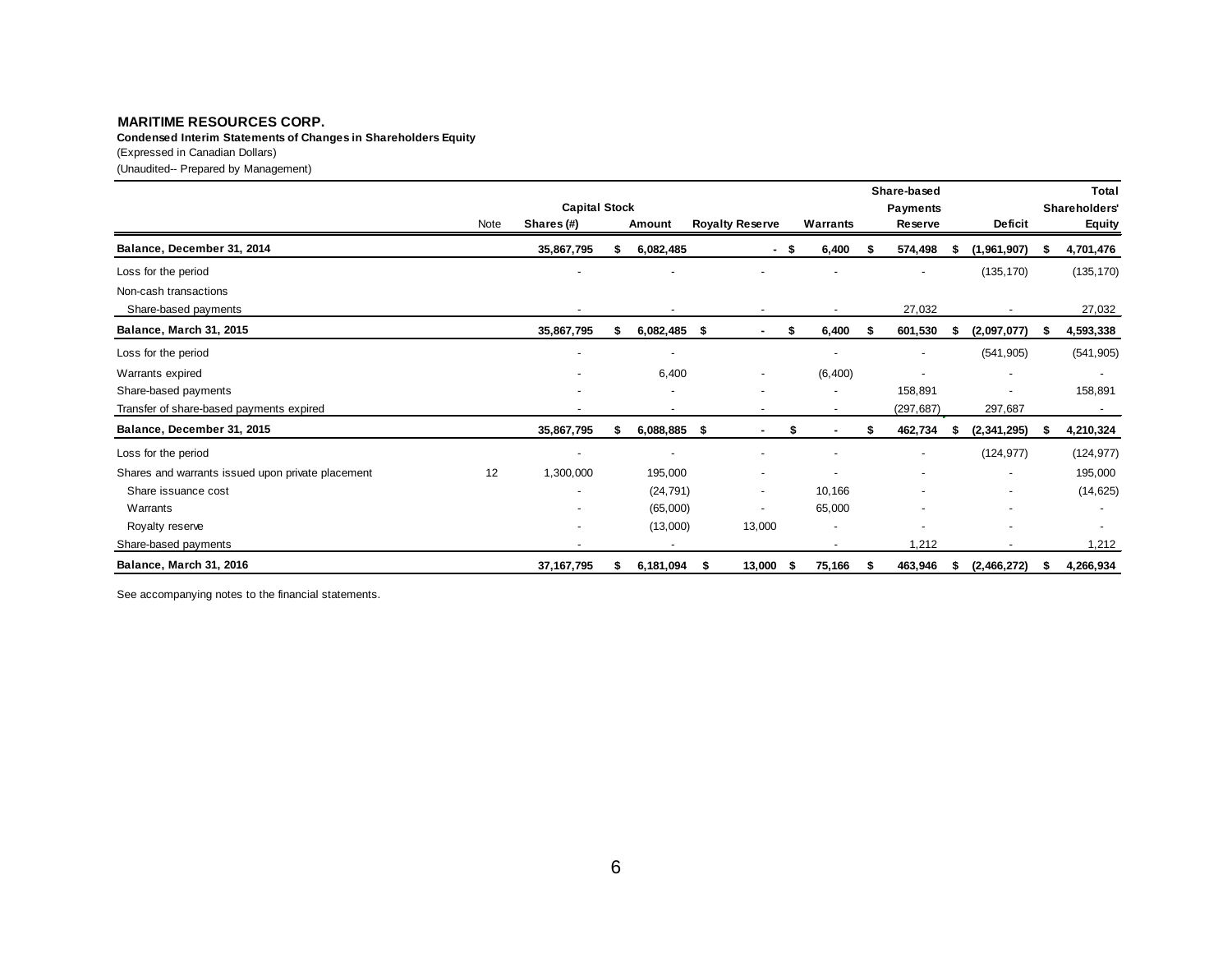Notes to Condensed Interim Financial Statements For the Three Months Ended March 31, 2016 and 2015 (Expressed in Canadian Dollars) (Unaudited – Prepared by Management)

#### **1. NATURE OF OPERATIONS AND GOING CONCERN**

Maritime Resources Corp. (the "Company" or "Maritime") was incorporated under the *Business Corporations Act* (British Columbia) on May 14, 2007. The principal activities of the Company are the exploration of resource properties in Green Bay, Newfoundland and Labrador, Canada. The Company is considered to be in the exploration stage.

The address of the Company's corporate office and principal place of business is Suite 615 – 800 West Pender Street, Vancouver, British Columbia, Canada, V6C 2V6.

These condensed interim financial statements of the Company have been prepared in accordance with International Financial Reporting Standards ("IFRS") on a going concern basis, which contemplates that the Company will be able to realize its assets and discharge its liabilities in the normal course of business. Accordingly, these financial statements do not include any adjustments to the amounts and classification of assets and liabilities that might be necessary should the Company be unable to continue as a going concern.

The Company's continuing operations as intended are dependent upon its ability to identify, evaluate and negotiate the acquisition of, participation in or interest in new properties, assets or business opportunities, and raise additional funds by way of equity financings. Any acquisition may be subject to shareholder and regulatory approval and obtaining the necessary financing. Should the Company be unable to complete such a transaction, its ability to raise sufficient financing to maintain operations may be impaired. The available funds are insufficient to continue operations for the ensuing year. Although the Company has been successful at raising funds in the past through the issuance of share capital, it is uncertain whether it will be successful in doing so in the future. These material uncertainties may cast significant doubt on the Company's ability to continue as a going concern.

#### **2. STATEMENT OF COMPLIANCE**

These condensed interim financial statements have been prepared in accordance with IAS 34, *Interim Financial Reporting,* as issued by the International Accounting Standards Board ("IASB") and interpretations issued by the International Financial Reporting Interpretations Committee ("IFRIC"). The financial statements have been prepared on a historical basis, using the accrual basis of accounting except for cash flow information. They do not include all of the information required for full annual financial statements, and should be read in conjunction with the Company's audited financial statements as at and for the year ended December 31, 2015.Accordingly accounting policies applied are the same as those applied in the Company's annual audited financial statements which are filed on SEDAR at www.sedar.com.

These financial statements were authorized for issue by the Board of Directors on May 26, 2016.

#### **3. SIGNIFICANT ACCOUNTING POLICIES**

The financial statements have been prepared using the historical cost basis, except for financial instruments which are stated at fair value. Accounting policies applied are the same as those applied in the Company's annual audited financial statements.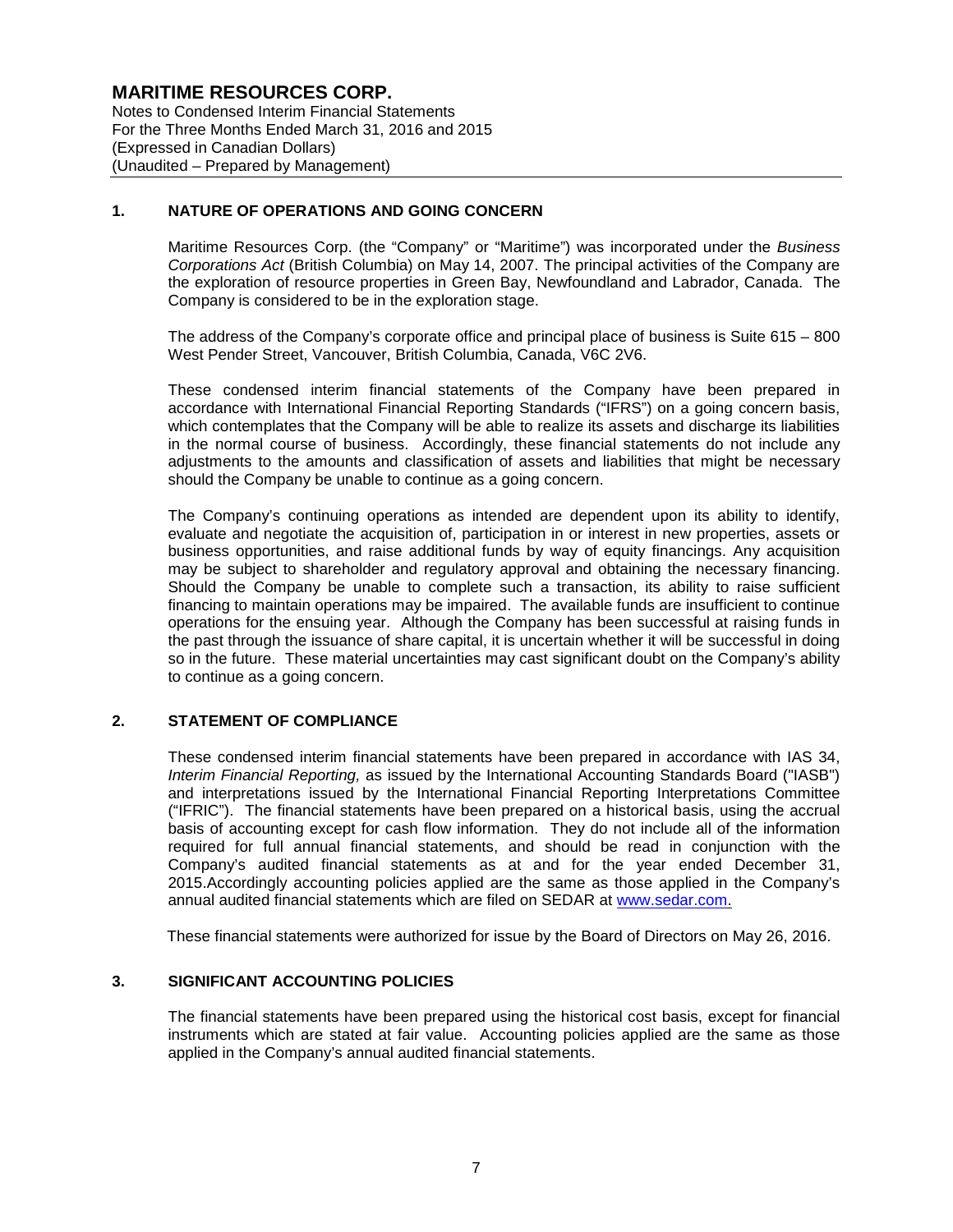Notes to Condensed Interim Financial Statements For the Three Months Ended March 31, 2016 and 2015 (Expressed in Canadian Dollars) (Unaudited – Prepared by Management)

(a) Use of estimates and judgment

The preparation of financial statements requires management to make judgments, estimates and assumptions that affect the application of policies and reported amounts of assets and liabilities, and revenue and expenses. The estimates and associated assumptions are based on historical experience and various other factors that are believed to be reasonable under the circumstances, the results of which form the basis of making the judgments about carrying values of assets and liabilities that are not readily apparent from other sources. Actual results may differ from these estimates.

The estimates and underlying assumptions are reviewed on an ongoing basis. Revisions to accounting estimates are recognized in the period in which the estimate is revised if the revision affects only that period or in the period of the revision and further periods if the review affects both current and future periods.

Critical judgments exercised in the application of accounting policies and estimates having the most significant effects on the amounts recognized in these financial statements include:

*Economic recoverability and profitability of future economic benefits of exploration and evaluation assets* – Management has determined that exploration, evaluation and related costs incurred which were capitalized may have future economic benefits and may be economically recoverable. Management uses several criteria in its assessments of economic recoverability and probability of future economic benefits, including geological and other technical information, a history of conversion of mineral deposits with similar characteristics to its properties, evaluation of permitting and environmental issues and other such factors.

*Valuation of share-based payments, agent compensation and finders' warrants* – The Company uses the Black-Scholes Pricing Model for valuation of *share*-based payments, agent compensation and finders' warrants, which requires the input of subjective assumptions including expected price volatility, interest rate, and forfeiture rate. Changes in the input assumptions can materially affect the fair value estimate and the Company's results and equity reserves.

*Income taxes* – In assessing the probability of realizing deferred tax assets, management makes estimates related to expectation of future taxable income, applicable tax opportunities, expected timing of reversals of existing temporary differences and the likelihood that tax position taken will be sustained upon examination by applicable tax authorities. In making its assessments, management gives additional weight to positive and negative evidence that can be objectively verified.

While management believes that these estimates are reasonable, actual results could differ from those estimates and could impact future results of operation and cash flows.

(b) Functional and presentation currency

The Company's functional and presentation currency is the Canadian dollar.

(c) Segmented information

The Company has one operating segment, mineral exploration and development, and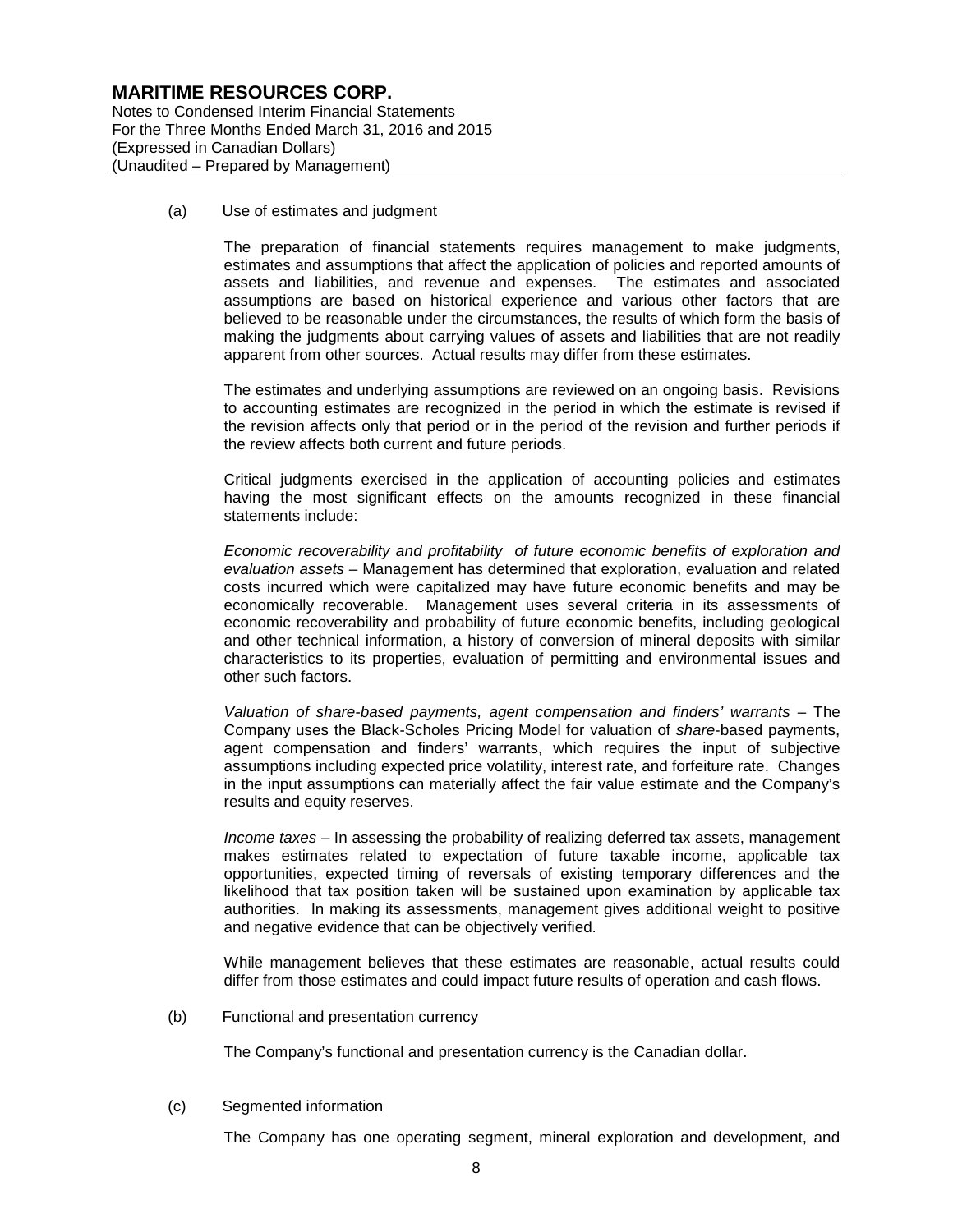Notes to Condensed Interim Financial Statements For the Three Months Ended March 31, 2016 and 2015 (Expressed in Canadian Dollars) (Unaudited – Prepared by Management)

operates in one geographical segment, being Canada.

(d) Exploration and evaluation assets ("E&E")

Once the legal right to explore a property has been obtained, costs directly related to E&E expenditures are recognized and capitalized, in addition to the acquisition costs, net of recoveries, on a property-by-property basis. These direct expenditures include such costs as materials used, surveying costs, drilling costs and payments made to contractors during the exploration phase. Costs not directly attributable to E&E activities, including general administrative overhead costs, are expensed in the period in which they occur.

From time to time the Company may acquire or dispose of a mineral property pursuant to the terms of an option agreement. As the options are exercisable entirely at the discretion of the optionee, the amounts payable or receivable are not recorded. Option payments and government assistance are recorded as property costs or recoveries when the payments are made or received.

If economically recoverable ore reserves are developed, capitalized costs of the related property will be reclassified as mining assets and will be amortized using the unit-ofproduction method. When a property is deemed to no longer have commercially viable prospects to the Company, E&E expenditures in respect of the project are deemed to be impaired. As a result those E&E costs, in excess of estimated recoveries, are written off to profit or loss.

The Company assesses E&E assets for impairment at each statement of financial position date or whenever facts and circumstances suggest that the carrying amount of an asset may exceed its recoverable amount. The recoverable amount is the higher of the asset's fair value less costs to sell and value in use. A cash-generating unit is the smallest identifiable group of E&E assets that generates cash inflows that are largely independent of the cash inflows from other assets or groups of assets.

Although the Company has taken steps to verify title to the properties in which it has an interest in accordance with industry standards for properties in the exploration stage, these procedures do not guarantee that title to the properties will not be challenged or impugned. Property title may be affected by undetected defects, be subject to unregistered prior agreements, transfers or land claims, or be non-compliant with regulatory requirements.

(e) Adoption of new IFRS pronouncements

The adoption of the following new IFRS pronouncements did not have an effect on the Company's financial statements:

- IAS 36, "Impairment of Assets" is effective for annual periods beginning on or after July 1, 2014.
- IFRS 7, "Financial Instruments: Disclosures" (amendments) is effective for annual periods beginning on or after January 1, 2015.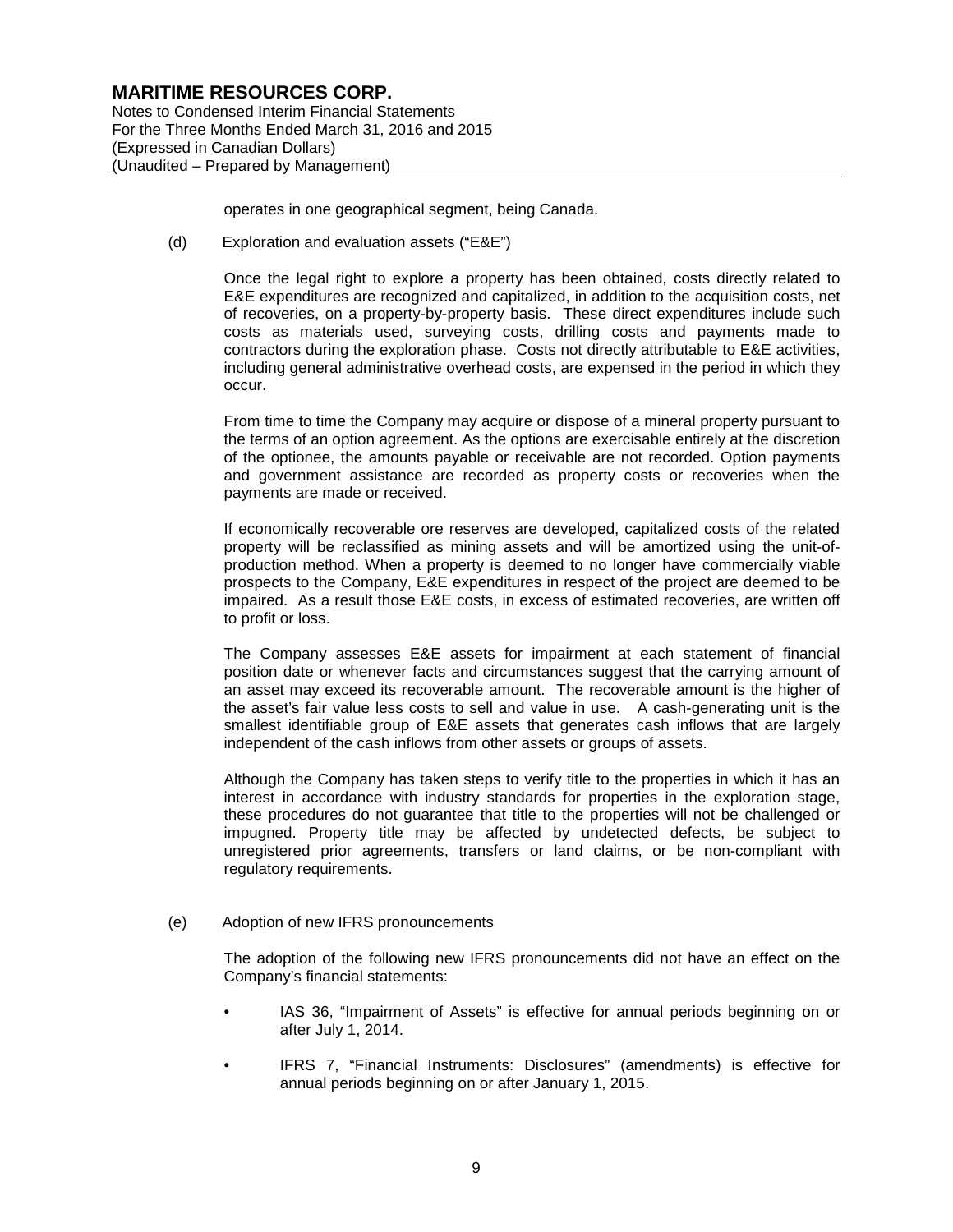Notes to Condensed Interim Financial Statements For the Three Months Ended March 31, 2016 and 2015 (Expressed in Canadian Dollars) (Unaudited – Prepared by Management)

- IAS 32, "Financial Instruments: Presentation" was adopted by the Company on January 1, 2014. IAS 32 applies to the offsetting of financial assets and financial liabilities.
- IFRS 10, "Exception from Consolidation for "Investment Entities"" in conjunction with IFRS 12 and IAS 27, was adopted by the Company on January 1, 2014. IFRS 10 amends the definition of "Investment Entity" and introduces and an exception from consolidation for investment entities. IFRS 12 and IAS 27 are amended to introduce disclosures required by an investment entity.
- IFRS 14, "Regulatory Deferral Accounts" is effective for annual periods beginning on or after January 1, 2016.
- (f) New accounting standards not yet adopted
	- IFRS 15, "Revenue from Contracts with Customers" is effective for annual periods beginning on or after January 1, 2017.
	- IFRS 9, "Financial Instruments: Classification and Measurement" is effective for annual periods beginning on or after January 1, 2018.

The Company is currently evaluating the impact of these new and amended standards on its financial statements. The impact is not expected to have a material impact on the statements of financial position or results of operations.

#### **4. FINANCIAL INSTRUMENTS**

The Company has classified its cash as FVTPL (using level 1 of the fair value hierarchy); receivables (excluding tax arrangements) as loans and receivables; and accounts payable and accrued liabilities and loans as other financial liabilities.

The carrying values of cash, accounts receivables and accounts payable approximate their fair values due to the short-term maturity of these financial instruments.

#### **5. FINANCIAL RISK MANAGEMENT**

(a) Credit risk

Credit risk is the risk that a counter party to a financial instrument will fail to discharge its contractual obligations. The Company is exposed to credit risk with respect to its cash, restricted cash and receivables, other than Goods and Services Tax ("GST"). The maximum exposure to loss arising from accounts receivable is equal to their carrying amounts.

The Company manages credit risk with respect to its cash by maintaining demand deposits with a major Canadian financial institution; however, this exposes the Company's cash to concentration of credit risk as all amounts are held at a single institution.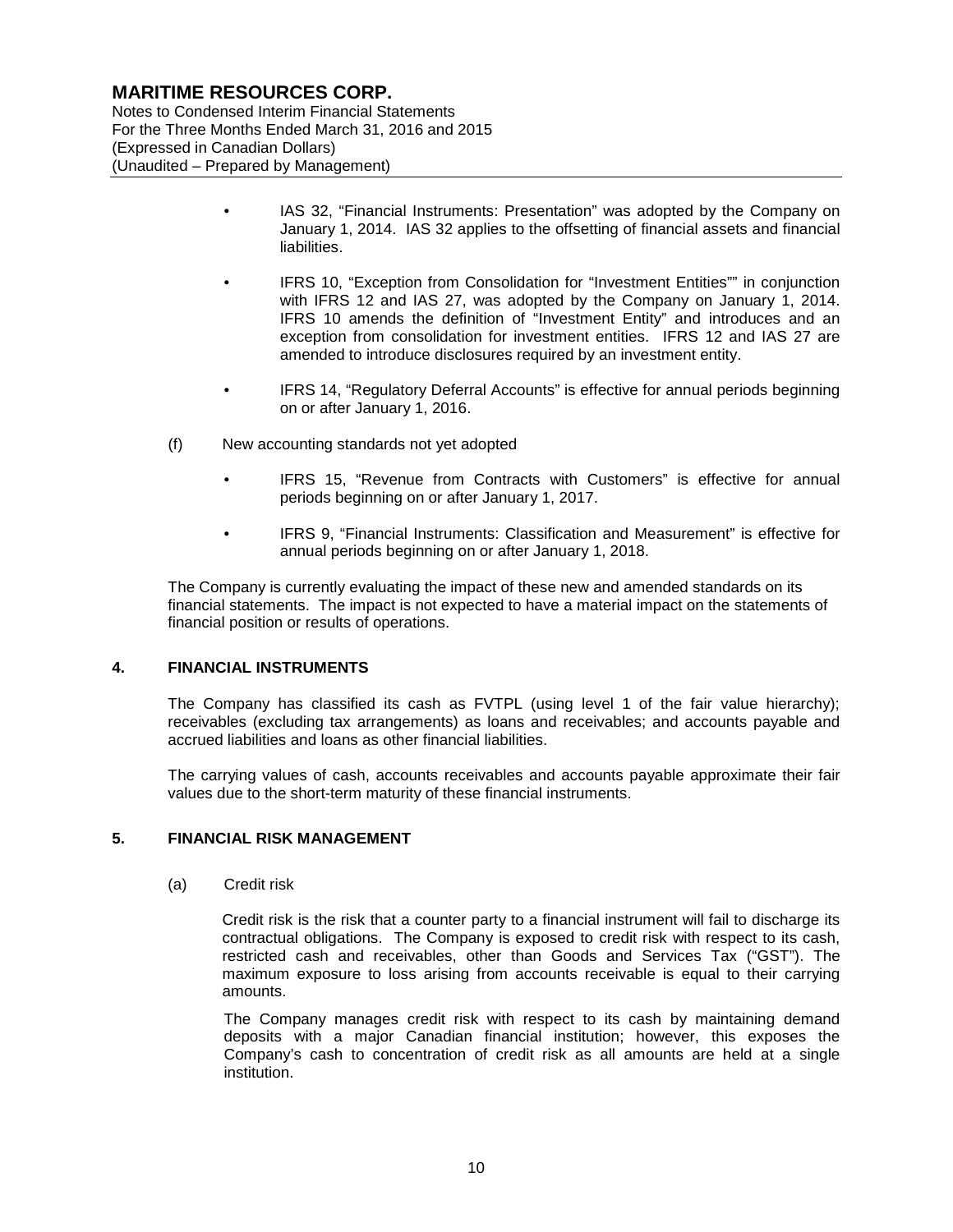Notes to Condensed Interim Financial Statements For the Three Months Ended March 31, 2016 and 2015 (Expressed in Canadian Dollars) (Unaudited – Prepared by Management)

(b) Liquidity risk

Liquidity risk is the risk that the Company will encounter difficulty in satisfying financial obligations as they become due. The Company manages its liquidity risk by forecasting cash flows from operations and anticipated investing and financing activities. The Company is exposed to liquidity risk.

(c) Market risk

Market risk is the risk that the fair value or future cash flows of a financial instrument will fluctuate due to changes in market prices. Market risk comprises three types of risk: interest rate risk, foreign currency risk and other price risk.

(i) Interest rate risk

Interest rate risk consists of two components:

- (a) To the extent that payments made or received on the Company's monetary assets and liabilities are affected by changes in the prevailing market interest rates, the Company is exposed to interest rate cash flow risk; and
- (b) To the extent that changes in prevailing market rates differ from the interest rate in the Company's monetary assets and liabilities, the Company is exposed to interest rate price risk.

The Company is not exposed to significant interest rate risk due to the short-term maturity of its monetary assets and liabilities.

(ii) Foreign currency risk

Foreign currency risk is the risk that the fair value or future cash flows of a financial instrument will fluctuate due to changes in foreign exchange rates. The Company is not exposed to foreign currency risk as its monetary assets and liabilities are denominated in Canadian dollars.

(iii) Other price risk

Other price risk is the risk that the fair value or future cash flows of a financial instrument will fluctuate due to changes in market prices, other than those arising from interest rate risk or foreign currency risk. The Company is not exposed to other price risk.

There were no changes in the Company's approach to managing the above risks.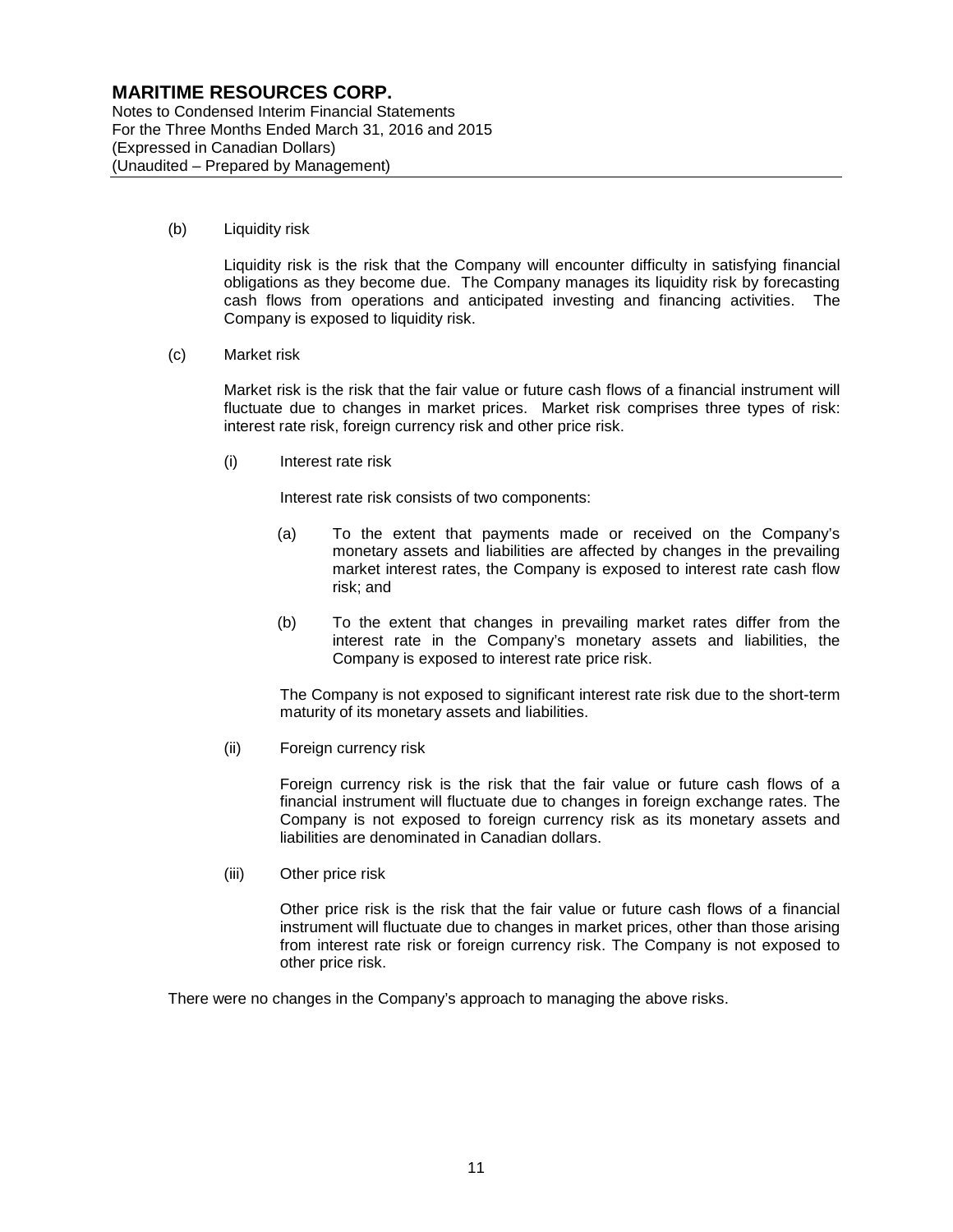Notes to Condensed Interim Financial Statements For the Three Months Ended March 31, 2016 and 2015 (Expressed in Canadian Dollars) (Unaudited – Prepared by Management)

#### **6. CASH**

|      | March 31, 2016 | December 31, 2015 |
|------|----------------|-------------------|
| Cash | 9.941          | 2.119             |

## **7. RECEIVABLES**

|                       | March 31, 2016 | December 31, 2015 |
|-----------------------|----------------|-------------------|
| <b>GST</b> receivable | 6.645          | 7.038             |

#### **8. EXPLORATION AND EVALUATION ASSETS**

Expenditures incurred on the Company's 100% owned Green Bay Property, located in central Newfoundland, during the periods ended March 31, 2016 and December 31, 2015 follow:

|                                        |   | March 31, 2016 |    | December 31, 2015 |
|----------------------------------------|---|----------------|----|-------------------|
| Balance at the beginning of the period | S | 4,924,533      | \$ | 4,798,178         |
| <b>Exploration costs:</b>              |   |                |    |                   |
| Drilling                               |   |                |    | 3.900             |
| Geology and report writing             |   | 30,300         |    | 113,741           |
| Property                               |   | 36,940         |    | 34,542            |
| Other                                  |   |                |    | 2,110             |
|                                        |   | 67,240         |    | 154,293           |
| Less:                                  |   |                |    |                   |
| Recoveries & Grants                    |   |                |    | (27,938)          |
| Net additions                          |   | 67,240         |    | 126,355           |
| Balance at the end of the period       |   | 4,991,773      | S  | 4.924.533         |

During 2010, the Company acquired a 50% initial interest in the Green Bay mineral property in Newfoundland, Canada, by way of issuance of 12,000,000 shares at a fair value of \$0.18 per share, and legal, listing fees and other costs of \$64,563, for total consideration of \$2,224,563.

On January 31, 2012, the Company exercised its option to acquire the remaining 50% interest in the Green Bay property from a significant shareholder, through the issuance of an additional 5,000,000 common shares at \$0.20 per share for total consideration of \$1,000,000, such that the Company owns a 100% interest in the property, subject to a 2% net smelter return royalty on future production from the property with the exception of production from the Orion deposit.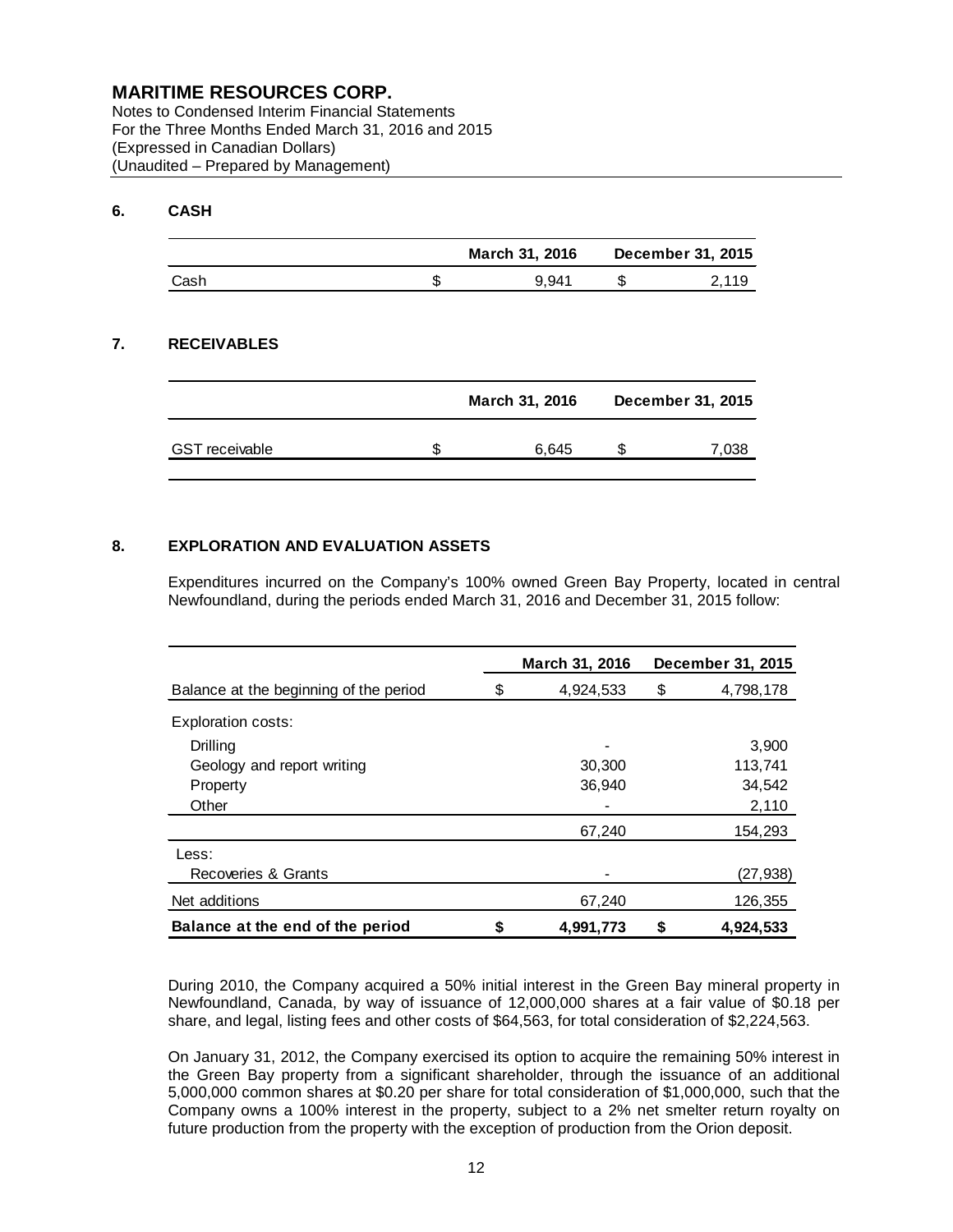Notes to Condensed Interim Financial Statements For the Three Months Ended March 31, 2016 and 2015 (Expressed in Canadian Dollars) (Unaudited – Prepared by Management)

Recoveries and Grants:

- On May 7, 2015 the Company received \$19,938 pursuant to an application made with the Newfoundland and Labrador government in respect of the Newfoundland and Labrador Mineral Incentive Junior Exploration Assistance Program ("JEAP") grant for exploration conducted during 2014.
- On December 8, 2015, the Company disposed of equipment to a party related by virtue of common officership, for total proceeds of \$8,000.

#### **9. ACCOUNTS PAYABLE AND ACCRUED LIABILITIES**

|                                  |     | March 31, 2016 |    | December 31, 2015 |
|----------------------------------|-----|----------------|----|-------------------|
| Accounts payable                 | \$  | 27,691         | \$ | 12,882            |
| <b>Accrued liabilities</b>       |     | 92,000         |    | 85,880            |
| Interest payable                 | (1) | 41,644         |    | 32,793            |
| Due to related parties (note 14) |     | 225,090        |    | 236,811           |
|                                  | S   | 386,425        | S. | 368,366           |

(1) Included in interest payable at March 31, 2016 is \$18,586 (December 31, 2015 is \$14,535) due to related parties (Note 14(b))

#### **10. LOANS**

| 2014 Notes    | On December 15, 2014, the Company completed loan arrangements by way<br>of promissory notes for total proceeds of \$275,000. The 2014 Notes,<br>subsequently amended, mature on November 14, 2016 and bear interest of<br>10% per annum. In connection with the 2014 Notes, the Company, as a<br>bonus to the lenders, issued in the aggregate 366,665 common shares at a<br>total fair value of \$41,333, which transaction cost is amortized and expensed<br>over the term of the loan. At December 31, 2015, the fair value of \$41,333<br>had been fully expensed, resulting in a fair value of the loans, excluding<br>interest, of \$275,000. |
|---------------|-----------------------------------------------------------------------------------------------------------------------------------------------------------------------------------------------------------------------------------------------------------------------------------------------------------------------------------------------------------------------------------------------------------------------------------------------------------------------------------------------------------------------------------------------------------------------------------------------------------------------------------------------------|
| 2015 Notes #1 | On June 18, 2015, the Company completed loan arrangements by way of<br>promissory notes for total proceeds of \$12,500 (2015 Notes #1). The 2015<br>Notes#1 mature on June 18, 2016and bear interest of 10% per annum.                                                                                                                                                                                                                                                                                                                                                                                                                              |
| 2015 Notes #2 | On June 18, 2015, the Company completed loan arrangements by way of<br>promissory notes for total proceeds of \$12,500("2015 Notes #2"). The 2015<br>Notes #2 mature on June 18, 2016 and bear interest of 10% per annum.                                                                                                                                                                                                                                                                                                                                                                                                                           |
| 2015 Notes #3 | On October 8, 2015, the Company completed a loan arrangement by way of a<br>promissory note for total proceeds of \$30,000 ("2015 Notes #3"). The 2015<br>Notes #3 mature on October 8, 2016 and bear interest of 10% per annum.                                                                                                                                                                                                                                                                                                                                                                                                                    |
| 2015 Notes #4 | On October 15, 2015, the Company completed a loan arrangement by way of<br>a promissory note for total proceeds of \$25,000 ("2015 Notes #4"). The 2015<br>Notes #4 mature on October 15, 2016 and bear interest of 10% per annum.                                                                                                                                                                                                                                                                                                                                                                                                                  |

At March 31, 2016, the Company had principal of \$355,000 (2015: \$275,000) and interest of \$41,644 (December 31, 2015: \$32,793) owing to the lenders bearing interest of 10% per annum (Note 14).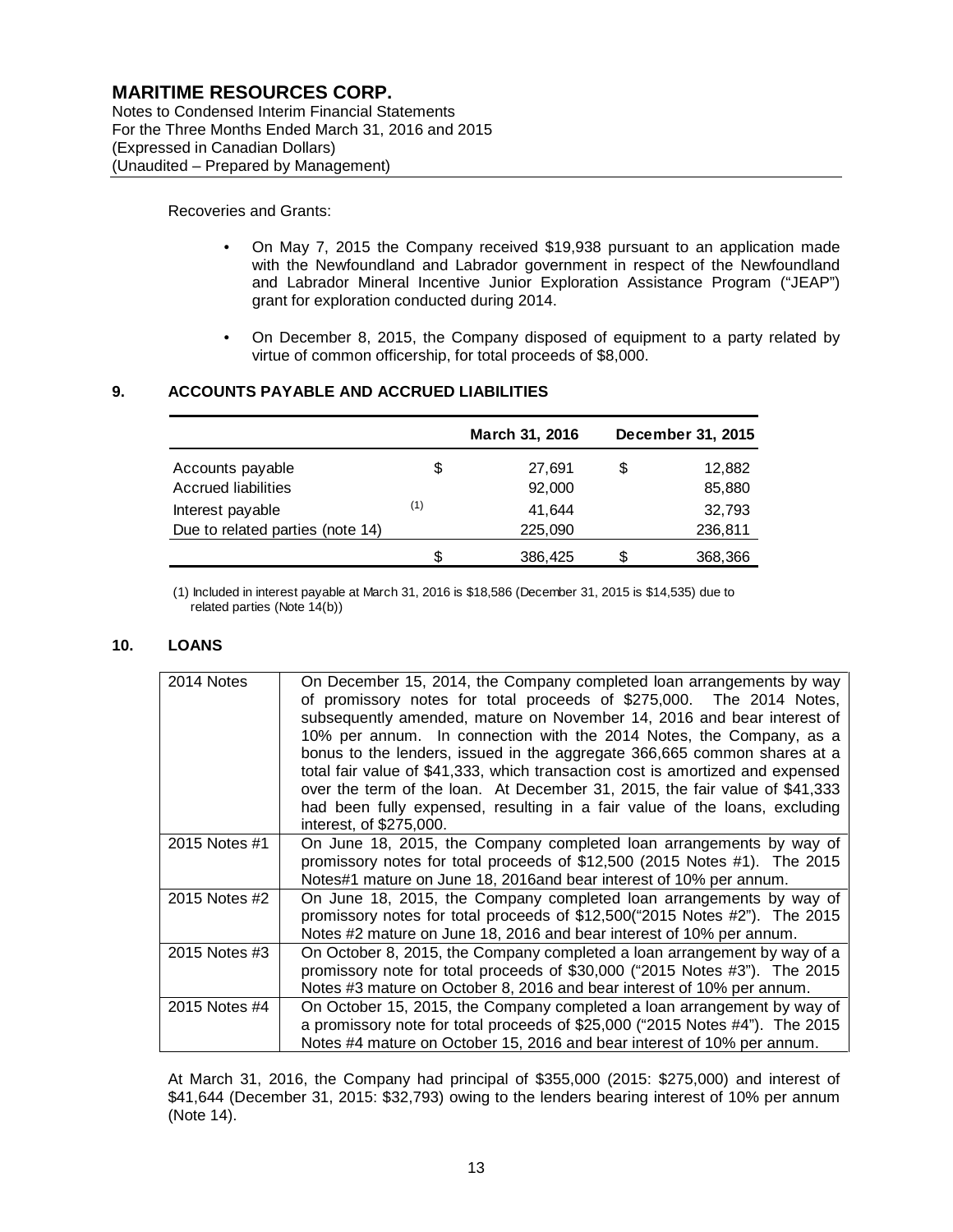Notes to Condensed Interim Financial Statements For the Three Months Ended March 31, 2016 and 2015 (Expressed in Canadian Dollars) (Unaudited – Prepared by Management)

|                                                               | Principal<br>(\$)                     |                   | Value of<br>bonus<br>shares<br>(\$)                               | Amortized<br>bonus<br>shares<br>(\$)                                                       | Principle (net<br>values of of unamortized<br>value of bonus<br>shares)<br>(\$) | <b>Interest</b><br>payable<br>(\$) | <b>Total</b><br>(\$)                  |
|---------------------------------------------------------------|---------------------------------------|-------------------|-------------------------------------------------------------------|--------------------------------------------------------------------------------------------|---------------------------------------------------------------------------------|------------------------------------|---------------------------------------|
| 2014 Notes<br>2015 Notes #1<br>2015 Notes #2<br>2015 Notes #3 | 275,000<br>12,500<br>12,500<br>30,000 | (1)<br>(2)<br>(3) | (41, 333)<br>$\overline{\phantom{a}}$<br>$\overline{\phantom{a}}$ | 41,333<br>$\overline{\phantom{0}}$<br>$\overline{\phantom{a}}$<br>$\overline{\phantom{a}}$ | 275,000<br>12,500<br>12,500<br>30,000                                           | 37,089<br>983<br>983<br>1,438      | 312,089<br>13,483<br>13,483<br>31,438 |
| 2015 Notes #4                                                 | 25,000<br>355,000                     |                   | (41,333)                                                          | 41,333                                                                                     | 25,000<br>355,000                                                               | 1,151<br>41,644                    | 26,151<br>396.644                     |

(1) \$125,000 provided by parties related to the company

(2) \$12,500 provided by parties related to the company

(3) \$25,000 provided by parties related to the company

#### **11. CAPITAL MANAGEMENT**

The Company defines capital as all components of shareholders' equity and debt obligations. The Board of Directors does not establish quantitative return on capital criteria for management due to the nature of the Company's business. The Company does not pay dividends and is not subject to any externally imposed capital requirements.

The Company raises capital through the issuance of its share capital and promissory notes to fund operations, and the identification and evaluation of exploration assets. Although the Company has been successful at raising funds in the past through issuance of common shares, there can be no assurance that it will continue to be able to do so in the future.

There were no changes to the Company's approach to capital management during the period ended March 31, 2016. The Company is not subject to any externally imposed capital restrictions.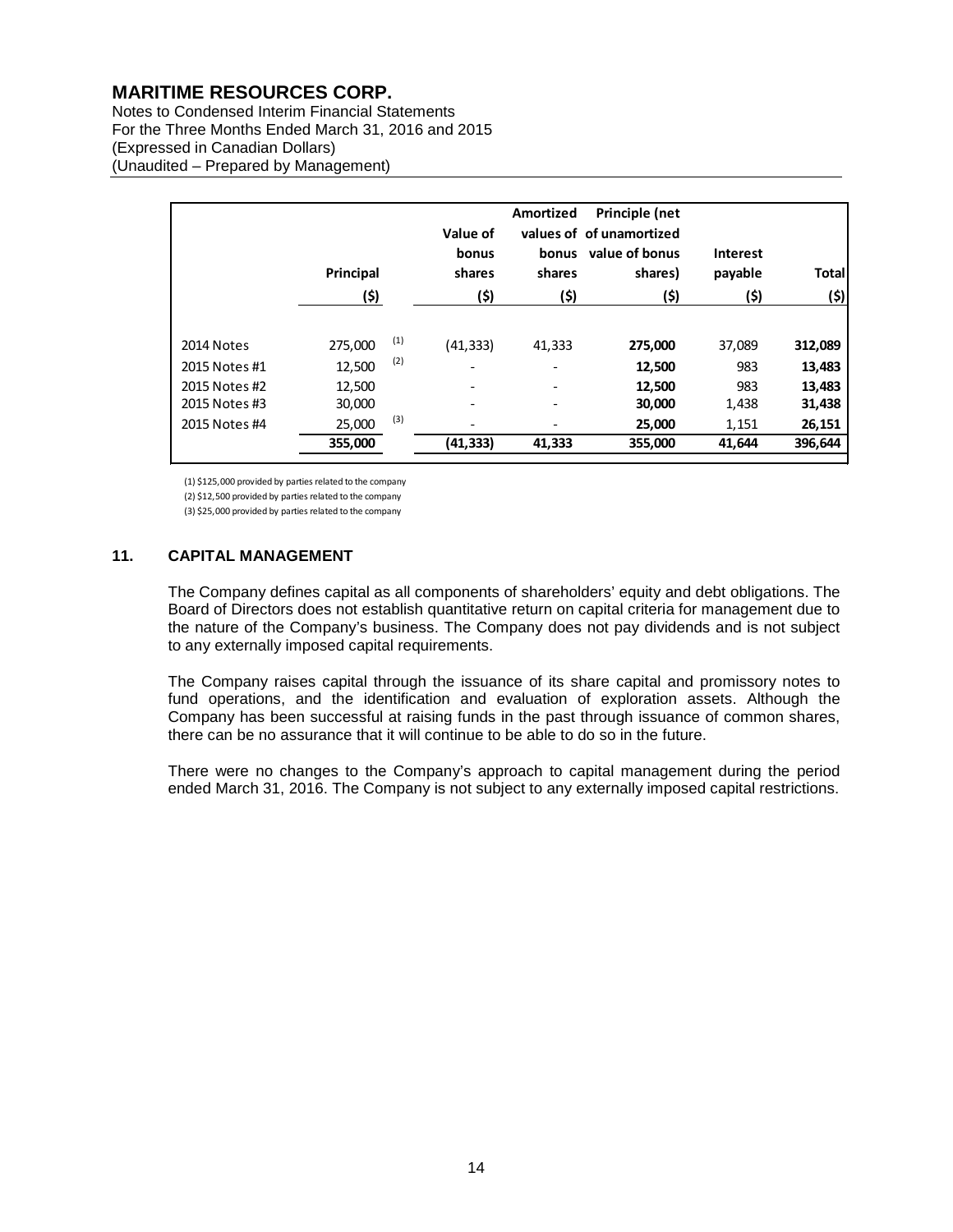Notes to Condensed Interim Financial Statements For the Three Months Ended March 31, 2016 and 2015 (Expressed in Canadian Dollars) (Unaudited – Prepared by Management)

#### **12. SHARE CAPITAL**

(a) Authorized

Unlimited number of common shares without par value

(b) Issued

On November 5, 2015 the Company announced a private placement coupled with streaming royalties, to raise up to \$1,500,000 (the "Offering") by way of non-brokered private placement of units ("Equity Units") coupled with a streaming Royalty ("Royalty Units") that will return 100% of the original investment made pursuant to the Offering to investors, which streaming Royalty is to be paid out of production from the Company's Green Bay project ("Project"). As a condition of the Offering, all participants acquiring Equity Units will be required to acquire an equal number of Royalty Units, at a total combined price of \$0.15. The Offering is comprised of up to 10,000,000 Equity Units at \$0.14 per Equity Unit, with each Equity Unit consisting of one common share and on half of one non-transferable share purchase warrant ("Warrant"). Each whole Warrant attached to the Equity Units will entitle the holder to purchase one additional common share at a price of \$0.20 per common share for 36 months following closing. The Royalty Units will have a price of \$0.01 per Royalty Unit, and, subject to written consent of the Company, may be assigned or transferred in their entirety only. Total royalties payable from the Royalty Units ("Royalty Payment") will be capped at an amount equal to 100% of the total Offering, with Royalty Payments being made annually beginning on the first anniversary of the date of commencement of commercial production for the Project. Royalty Payments will be funded solely from 10% of annual net cash flow from the Project, with net cash flow representing net production revenues realized from the Project after deduction all Project operating and debt servicing costs. At the option of the Company, Royalty Payments will be paid either in cash or in gold. Finders' fees in cash or Equity Units together with Finder/Broker Warrants, which will have the same terms as the Warrants attached to the Equity Units, may be payable on a portion of the placement to finders or brokers who assist in the placement, in accordance with applicable securities laws.

The first tranche closed on February 12, 2016, and comprised 1,300,000 Equity Units, for gross proceeds of \$195,000, pursuant to which the Company issued the following:

- 1,300,000 common shares
- Warrants allowing for the purchase up to, in the aggregate, 650,000 common shares at \$0.20 per common share until February 12, 2019
- 1,300,000 Royalty Units

In connection with the Offering, finders' fees of \$14,625 were paid and 97,500 finders' warrants ("Broker Warrants") were issued, with the Brokers Warrants having the same terms as the Warrants.

(c) Stock options

The Company has a "rolling" stock option plan for its directors, officers, employees and consultants. The terms of the plan provide for options to be granted to a maximum of 10% of the issued and outstanding common shares of the Company at the time of grant of the stock options. The exercise price of each option shall not be less than the minimum price permitted by the policies of the TSX Venture Exchange, and the options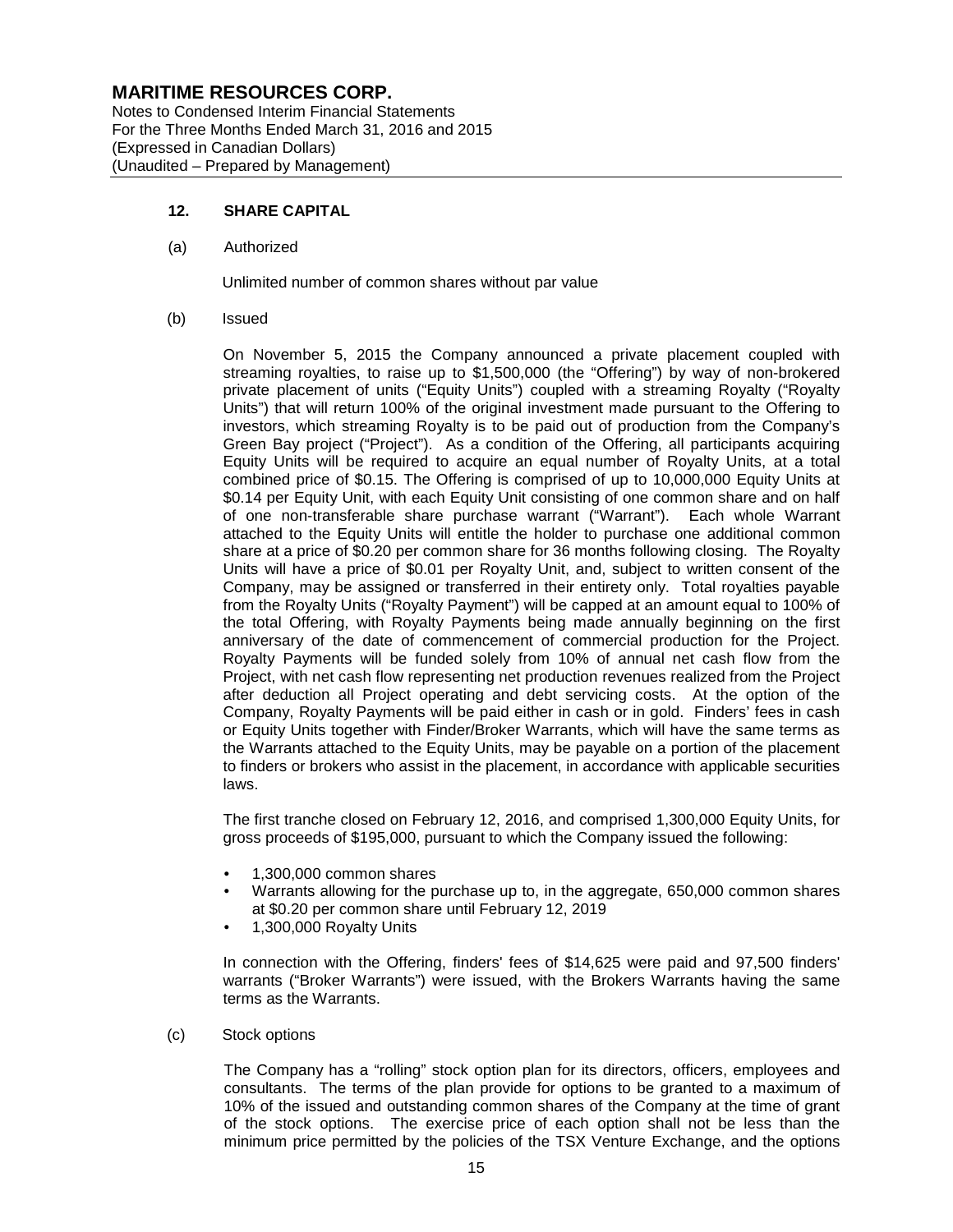Notes to Condensed Interim Financial Statements For the Three Months Ended March 31, 2016 and 2015 (Expressed in Canadian Dollars) (Unaudited – Prepared by Management)

> may be granted for a maximum term of ten years from the date of grant. The Company records the fair value of all options granted using the Black-Scholes model as sharebased payment expense over the vesting period of the options. Vesting terms are determined by the Board of Directors.

> A summary of the Company's stock options as at March 31, 2016 and December 31, 2015 and changes during the periods then ended follows:

|                                | Number of<br><b>Options</b> | Weighted<br>Average |
|--------------------------------|-----------------------------|---------------------|
| Outstanding December 31, 2014  | 3,275,000                   | \$<br>0.195         |
| Granted                        | 150,000                     | \$<br>0.160         |
| Expired                        | (175,000)                   | \$<br>0.200         |
| Expired                        | (115,000)                   | \$<br>0.280         |
| Outstanding, March 31, 2015    | 3,135,000                   | \$<br>0.180         |
| Granted                        | 1,785,000                   | \$<br>0.150         |
| Expired                        | (1,000,000)                 | \$<br>0.150         |
| Expired                        | (150,000)                   | \$<br>0.165         |
| Expired                        | (140,000)                   | \$<br>0.200         |
| Expired                        | (125,000)                   | \$<br>0.280         |
| Outstanding, December 31, 2015 | 3,505,000                   | \$<br>0.178         |
| Outstanding, March 31, 2016    | 3,505,000                   | \$<br>0.178         |
| Exercisable, March 31, 2016    | 3,467,500                   | \$<br>0.178         |

The Company has estimated the forfeiture rate to be 0.00%. Expected volatility was determined based on the historical movements in the closing price of the Company's, or comparable companies' stocks for a length of time to the expected life of each option.

The fair value of each option granted is estimated at the time of the grant using the Black-Scholes option pricing model with weighted average assumptions for the grants as follows:

|                                 | 2016  | 2015  |
|---------------------------------|-------|-------|
| Risk-free interest rate         | 0.94% | 0.94% |
| Expected dividend yield         | Nil   | Nil   |
| Expected stock price volatility | 114%  | 114%  |
| Expected option life in years   | 5     | 5     |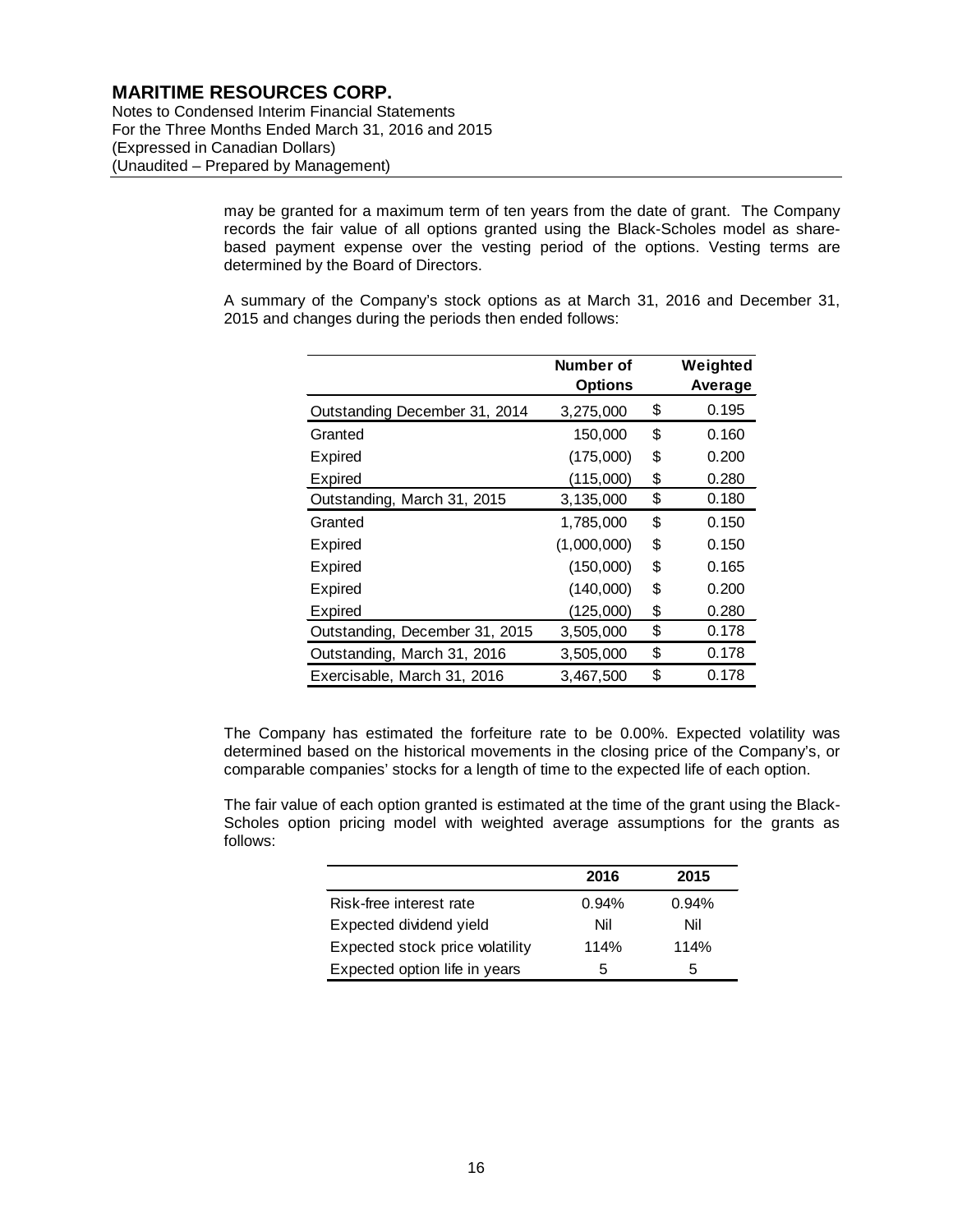Notes to Condensed Interim Financial Statements For the Three Months Ended March 31, 2016 and 2015 (Expressed in Canadian Dollars) (Unaudited – Prepared by Management)

| <b>Number</b><br>of Options<br><b>Outstanding Exercisable</b> | <b>Number</b><br>of Options | <b>Exercise</b><br><b>Price</b> | <b>Expiry Date</b> | <b>Weighted Average</b><br>Remaining<br><b>Contractual Life in</b><br>Years | Weighted<br>Average<br><b>Exercise</b><br><b>Price</b> |
|---------------------------------------------------------------|-----------------------------|---------------------------------|--------------------|-----------------------------------------------------------------------------|--------------------------------------------------------|
|                                                               |                             |                                 |                    |                                                                             |                                                        |
| 250,000                                                       | 250,000                     | \$0.200                         | 14-Dec-16          |                                                                             |                                                        |
| 200,000                                                       | 200,000                     | \$0.175                         | 26-Apr-17          |                                                                             |                                                        |
| 500,000                                                       | 500,000                     | \$0.200                         | 21-Jan-18          |                                                                             |                                                        |
| 420,000                                                       | 420,000                     | \$0.280                         | 29-May-19          |                                                                             |                                                        |
| 200,000                                                       | 200,000                     | \$0.150                         | 15-Oct-19          |                                                                             |                                                        |
| 150,000                                                       | 150,000                     | \$0.160                         | 04-Mar-20          |                                                                             |                                                        |
| 1,785,000                                                     | 1,747,500                   | \$0.150                         | 13-Nov-20          |                                                                             |                                                        |
| 3.505.000                                                     | 3,467,500                   |                                 |                    | 3.47                                                                        | 0.178                                                  |

As at March 31, 2016, stock options outstanding were as follows:

#### **13. WARRANTS**

During the period ended March 31, 2016, the Company in connection with a private placement, issued warrants (Warrants") allowing for the purchase of up to 747,500 common shares. The warrants entitled the holder to purchase one common share at a price of \$0.20, with all of the Warrants expiring on Feb 12, 2019. The Warrants were valued using the residual method, such that the 747,500 warrants issued on February 12, 2016 were valued at \$65,000. The Company also issued 97,500 finders fee warrants having the same terms as the Warrants, which finders fee warrants were valued at \$10,166 using the Black-Scholes model.

A summary of the status of the Company's warrants as at March 31, 2016 and December 31, 2015 follows:

|                                                  | <b>Number of Warrants</b> |   |        | <b>Amount Expiry Date</b> | <b>Price</b> |
|--------------------------------------------------|---------------------------|---|--------|---------------------------|--------------|
| Outstanding and Exercisable at December 31, 2015 | ۰                         |   | ٠      |                           |              |
| Private placement                                |                           |   |        |                           |              |
| - Tranche 1                                      | 650.000                   | S | 65,000 | 12-Feb-19                 | 0.20         |
| - Tranche 1-Finders fee warrants                 | 97.500                    |   | 10.166 | 12-Feb-19                 | 0.20         |
| Outstanding and exercisable, March 31, 2016      | 747.500                   |   | 75.166 |                           |              |

#### **14. RELATED PARTY TRANSACTIONS**

#### (a) Services

Effective July 1, 2014 the Company entered into arrangement with an administration and exploration services contractor ("AESC") in which a director is a shareholder, pursuant to which it receives office, administrative and exploration services. For the period ended March 31, 2016 and 2015, the Company was charged for exploration costs and to reimburse office and administrative costs as follows: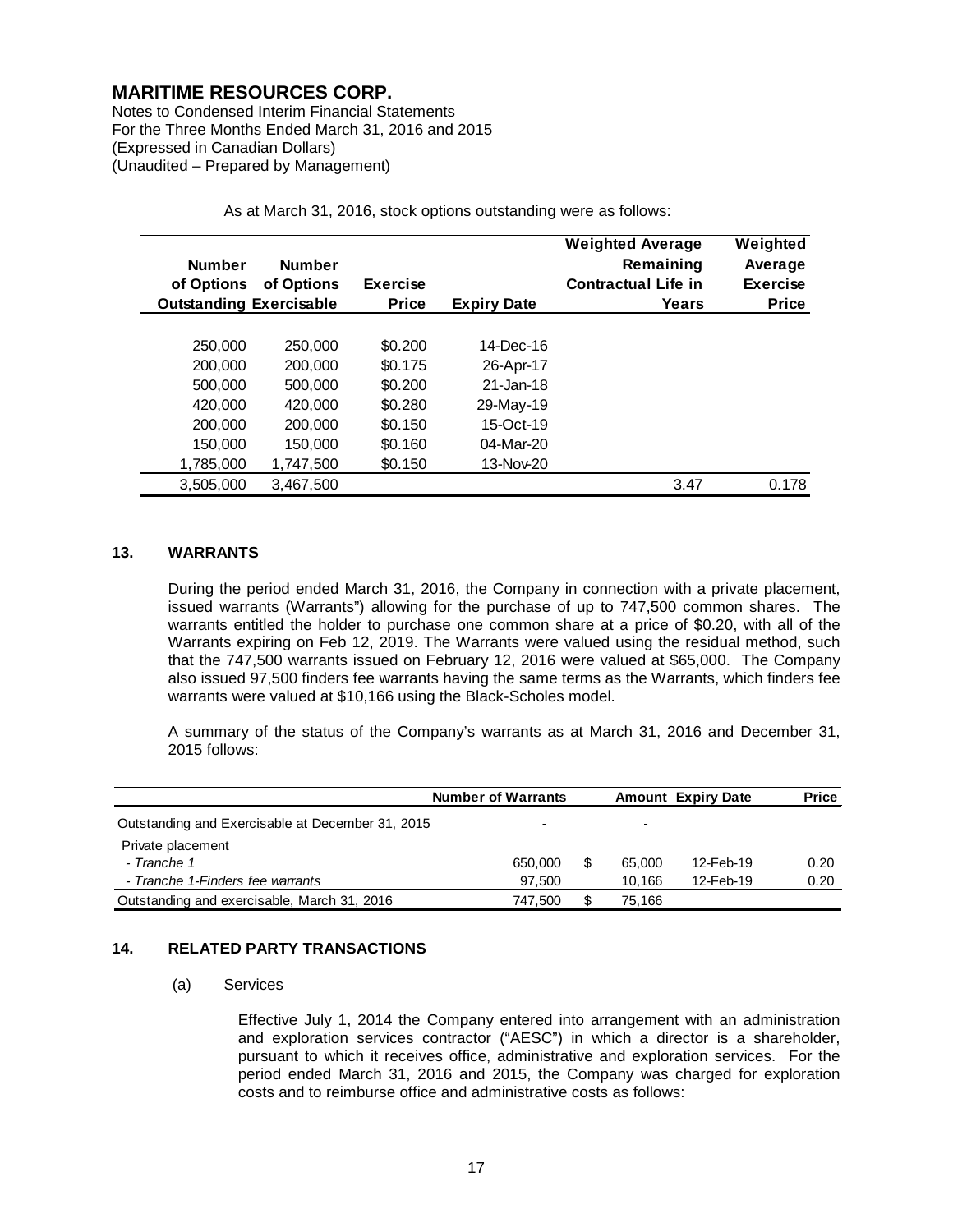Notes to Condensed Interim Financial Statements For the Three Months Ended March 31, 2016 and 2015 (Expressed in Canadian Dollars) (Unaudited – Prepared by Management)

|                       | 2016 |                |  | 2015   |  |
|-----------------------|------|----------------|--|--------|--|
| Rent                  |      | 10,179         |  | 9,000  |  |
| Consulting            |      | $\blacksquare$ |  | 7,500  |  |
| Geological consulting |      | $\blacksquare$ |  | 13,050 |  |
| Office administration |      | 1.621          |  | 4,556  |  |
|                       |      | 11,800         |  | 34,106 |  |

At March 31, 2016 the company owed \$Nil (2015: \$Nil) to AESC.

#### (b) Loans

In respect of the 2014 Notes (Note 10), the Company received \$125,000 from key management and a director of the Company, and issued 166,666 common shares valued at \$17,330 as bonus shares to these related parties. At March 31, 2016, interest of \$37,089 (2015: \$9,514) and principal of \$125,000 (2015: \$125,000) was owed to those related parties.

In respect of the 2015 Notes (Note 10), the Company received \$37,500 from key management and directors to the Company. At March 31, 2016, interest of \$4,555 (2015: \$Nil) and principal of \$37,500 (2015: \$Nil) was owed to those related parties.

|                 | 2014 Notes |                     | 2015 Notes               |                     |  |
|-----------------|------------|---------------------|--------------------------|---------------------|--|
|                 | Principal  | <b>Bonus shares</b> | Principal                | <b>Bonus shares</b> |  |
|                 | (\$)       | (#)                 | S)                       | (#)                 |  |
|                 | -          |                     | $\overline{\phantom{0}}$ |                     |  |
| Related parties | 125,000    | 166,666             | 37,500                   |                     |  |

#### (c) Compensation of key management personnel

Key management personnel consist of the directors and executive officers of the Company. The remuneration, including stock-based compensation, of key management personnel during the periods ended March 31, 2016 and 2015 were as follows:

|                       |    | 2016                     |    | 2015   |
|-----------------------|----|--------------------------|----|--------|
| Consulting            | \$ | 38,400                   | \$ | 23,400 |
| Directors' fees       |    | 67,500                   |    |        |
| Geological consulting |    | 16,800                   |    | 16,200 |
| Share-based payments  |    | $\overline{\phantom{0}}$ |    | 27,034 |
|                       | S  | 122,700                  | S  | 66,634 |

At March 31, 2016, in respect of services provided to and expenses incurred on behalf of the Company during the period ended March 31, 2016, the Company owed \$59,000 (2015: \$Nil) to the CEO and a director of the Company, \$52,389 (2015:\$Nil) to an officer and former director of the Company,\$10,500 (2015: \$Nil) to the CFO of the Company, and \$14,701 (2015: \$Nil ) to an officer of the Company. Effective April 1, 2015, the Company has agreed to provide for directors' fees, as to \$1,500 per month for each of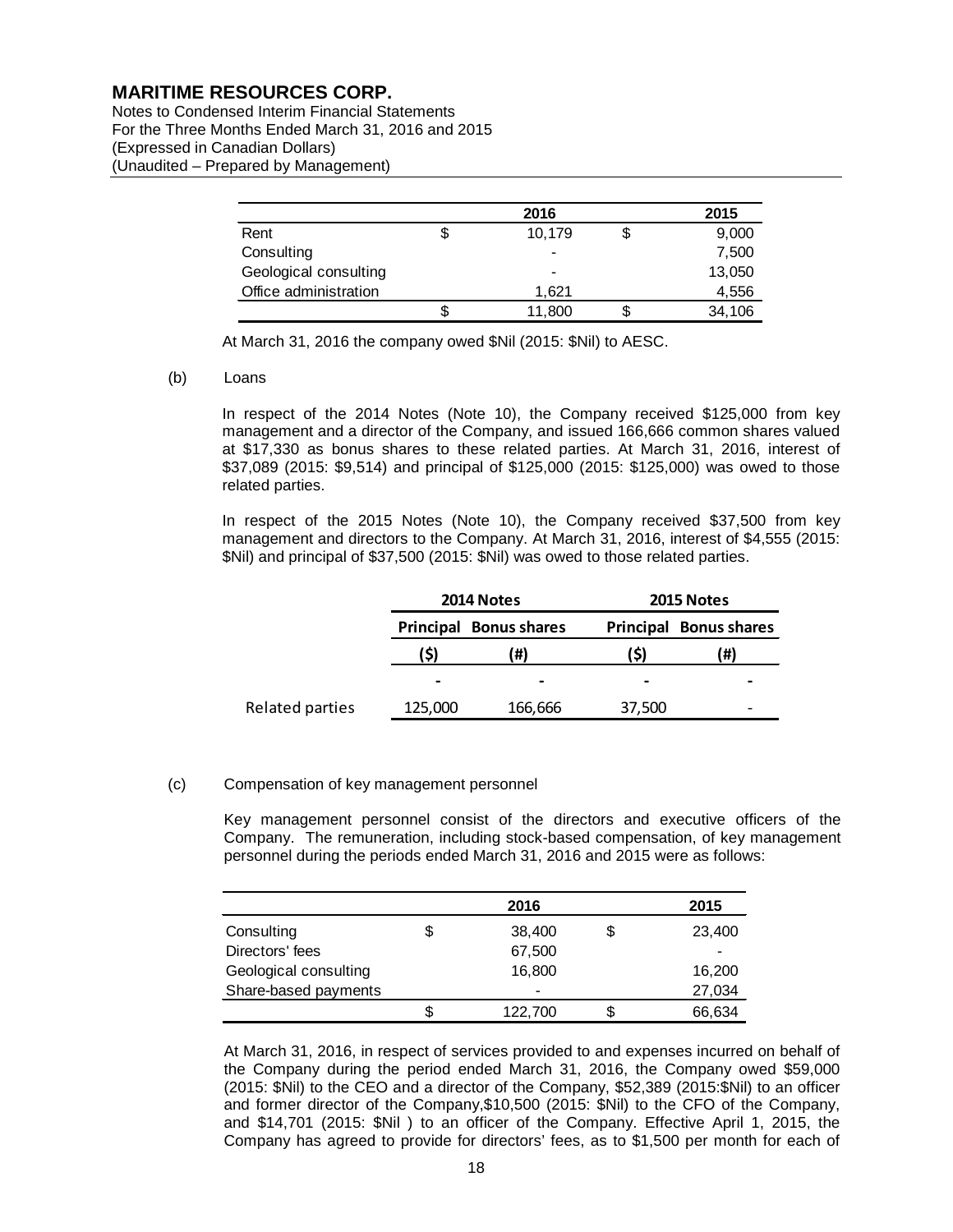Notes to Condensed Interim Financial Statements For the Three Months Ended March 31, 2016 and 2015 (Expressed in Canadian Dollars) (Unaudited – Prepared by Management)

> the 5 non-executive directors. At March 31, 2016, all of these directors' fees, totaling \$88,500, remain unpaid.

#### **15. SUBSEQUENT EVENTS**

- On April 6, 2016 the Company amended the terms of the Option and Share Purchase Agreement with Commander. Pursuant to the amended Option and Share Purchase Agreement, Maritime will identify third parties to purchase an initial 2,000,000 shares at a price of \$0.14 per share on or before August 31, 2016 (the "Initial Sale"), of which 1,000,000 shares must be purchased before April 30, 2016 (completed). Provided that the Initial Sale is completed by August 31, 2016, Maritime will have the option to identify third party purchasers to purchase an additional 2,000,000 shares every 6 months over the next 18 months at escalating prices of \$0.21, \$0.25, and \$0.30 per share. The final two option prices are further subject to the price being the greater of the option price or 85% of the volume weighted average price of the common shares for the 10 trading days immediately preceding the applicable option exercise date. Any shares not purchased in a particular option exercise period are carried forward one time to the next exercise period at the higher exercise price, provided that a minimum of 500,000 shares have been purchased in the preceding period. The Voting Trust Agreement remains in full force and effect for the duration of the Option and Share Purchase Agreement, as amended. Any shares not purchased pursuant to the terms of the Option and Share Purchase Agreement, as amended, will automatically be released from the provisions of the Voting Trust Agreement.
- On April 18, 2016, the Company announced a second private placement coupled with streaming royalties, to raise up to \$2,000,000 (the "Second Offering") by way of non-brokered private placement of units ("Second Equity Units") coupled with a streaming Royalty ("Second Royalty Units") that will return 100% of the original investment made pursuant to the Offering to investors, which streaming Royalty is to be paid out of production from the Company's Green Bay project ("Project"). As a condition of the Offering, all participants acquiring Second Equity Units will be required to acquire an equal number of Second Royalty Units, at a total combined price of \$0.15. The Second Offering is comprised of up to 13,500,000 Second Equity Units at \$0.14 per Second Equity Unit, with each Second Equity Unit consisting of one common share and on half of one non-transferable share purchase warrant ("Second Warrant"). Each whole Second Warrant attached to the Second Equity Units will entitle the holder to purchase one additional common share at a price of \$0.20 per common share for 36 months following closing. The Second Royalty Units will have a price of \$0.01 per Second Royalty Unit, and, subject to written consent of the Company, may be assigned or transferred in their entirety only. Total royalties payable from the Second Royalty Units ("Second Royalty Payment") will be capped at an amount equal to 100% of the total Second Offering, with Second Royalty Payments being made annually beginning on the first anniversary of the date of commencement of commercial production for the Project. Second Royalty Payments will be funded solely from 10% of annual net cash flow from the Project, with net cash flow representing net production revenues realized from the Project after deduction all Project operating and debt servicing costs. At the option of the Company, Second Royalty Payments will be paid either in cash or in gold. Finders' fees in cash or Second Equity Units together with finder/broker Warrants ("Finder/Broker Warrants"), which will have the same terms as the Second Warrants attached to the Second Equity Units, may be payable on a portion of the placement to finders or brokers who assist in the placement, in accordance with applicable securities laws.